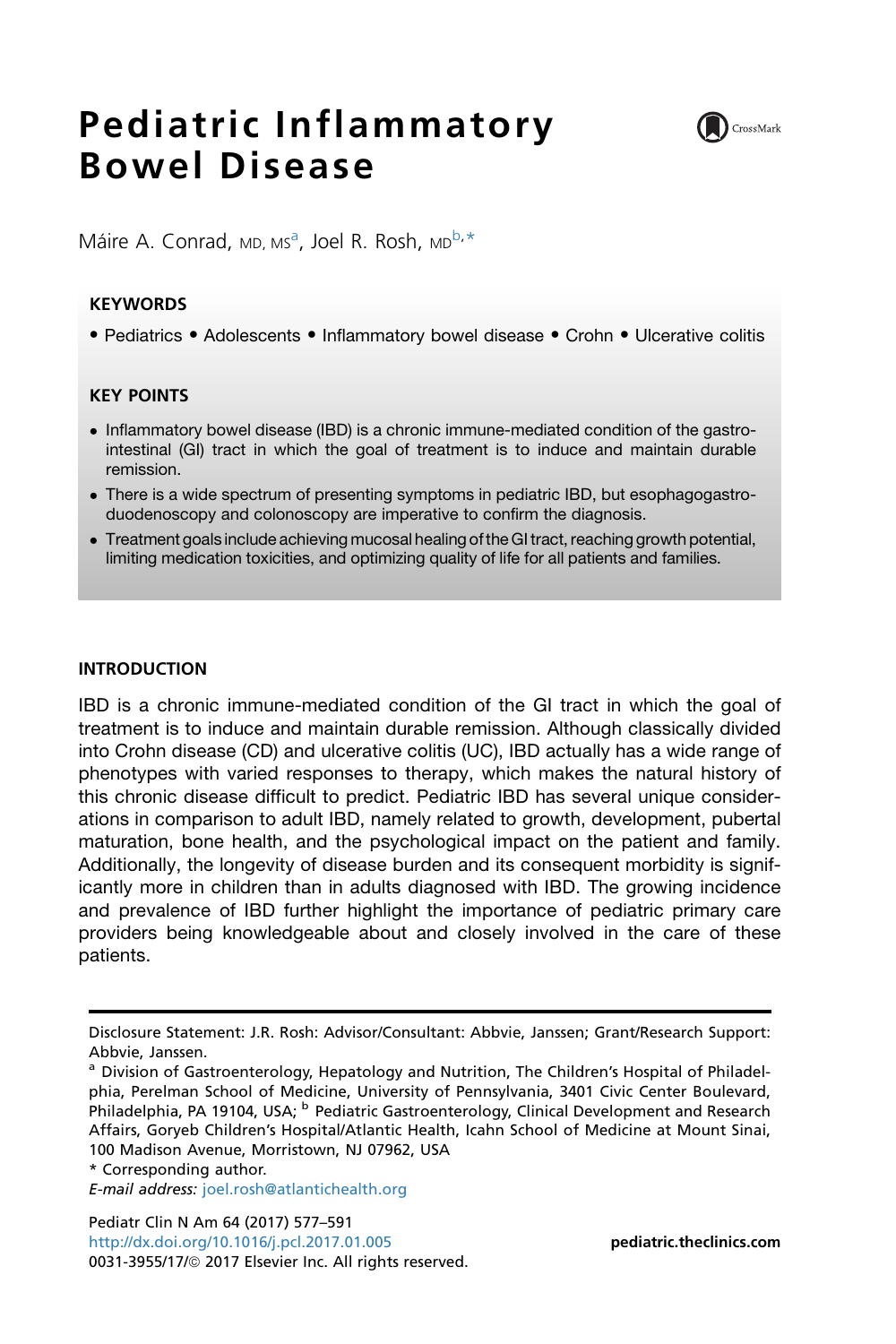IBD can be categorized into CD, UC, and IBD-unspecified. CD may involve any portion of the GI tract, typically with serpiginous and aphthous ulcers often in patchy distribution, known as skip lesions. The pathognomonic feature of CD is noncaseating epithelioid granulomas, but the presence of granulomas is not essential for a diagnosis of CD. Most commonly, children have ileocolonic involvement and approximately onethird have upper tract involvement as well.<sup>1,2</sup> The inflammation in CD is typically transmural, which can lead to disease complications, including fistulae and subsequent intra-abdominal or perianal abscess formation. Perianal disease, including anal skin tags, fissures, fistulae, and abscesses, are associated only with Crohn disease. A subset of pediatric CD patients presents with stricturing disease at diagnosis, but the natural history of the disease shows that many patients progress from an inflammatory phenotype to stricturing disease over their lifetime.

UC is characterized by continuous mucosal inflammation of the colon starting from the rectum and extending proximally. UC is unique from CD because it does not have small bowel involvement other than the possibility of backwash ileitis (typically nonspecific inflammation in the terminal ileum in UC patients with pancolitis and no ileocecal valve changes) and does not have granulomas on histopathology.<sup>[3](#page-10-0)</sup> Additionally, the depth of inflammation is much more superficial and largely limited to the mucosa in UC.

IBD-unspecified describes those patients with colonic disease but who otherwise have features that are not specific for CD or UC. The full range of clinical phenotypes and the complexity of IBD suggest a multifactorial pathophysiology. The etiology is not completely understood, but it is hypothesized to be the result of a dysregulated immune response to commensal and/or pathogenic organisms in genetically susceptible hosts.

Genome-wide association studies in adults and older children have identified approximately 200 IBD risk-associated loci. This highlights the polygenic nature of the disease, and many of the identified gene polymorphisms associated with CD and UC influence immune-mediated pathways, leading to dysregulation in autophagy, cell-mediated immune responses, or innate immune responses. This dysregulation allows for an altered intestinal microbial composition resulting in dysbiosis, which may induce intestinal inflammation. $4,5$ 

# EPIDEMIOLOGY

The incidence of IBD in the general population is rising. $6,7$  High suspicion and recognition by general practitioners are imperative because IBD is not uncommon in children, with up to 25% of patients with IBD diagnosed before age 20. $8$  Environmental factors have been implicated in the rapid rise in IBD especially with the recognition that children who emigrate from underdeveloped countries where the incidence of IBD is low take on an increased risk of IBD when they are established in Western so-cieties.<sup>[9,10](#page-10-0)</sup> Additionally, the prevalence in children younger than age 20 with CD and UC is higher in the northeast United States than in Western US states.<sup>[11](#page-11-0)</sup>

Although the average age of diagnosis of pediatric IBD is 10 years to 12 years, a growing subcohort of pediatric IBD includes very-early-onset IBD (VEO-IBD). VEO-IBD is diagnosed in children who present with symptoms by age 5 years and accounts for up to 15% of pediatric IBD cases. VEO-IBD may have a distinct phenotype that favors a colonic disease distribution, does not respond to conventional therapies, and can include primary immunodeficiencies with GI manifestations. Monogenic causes of VEO-IBD have been described and whole-exome sequencing has been innovative in identifying these rare novel variants. $12$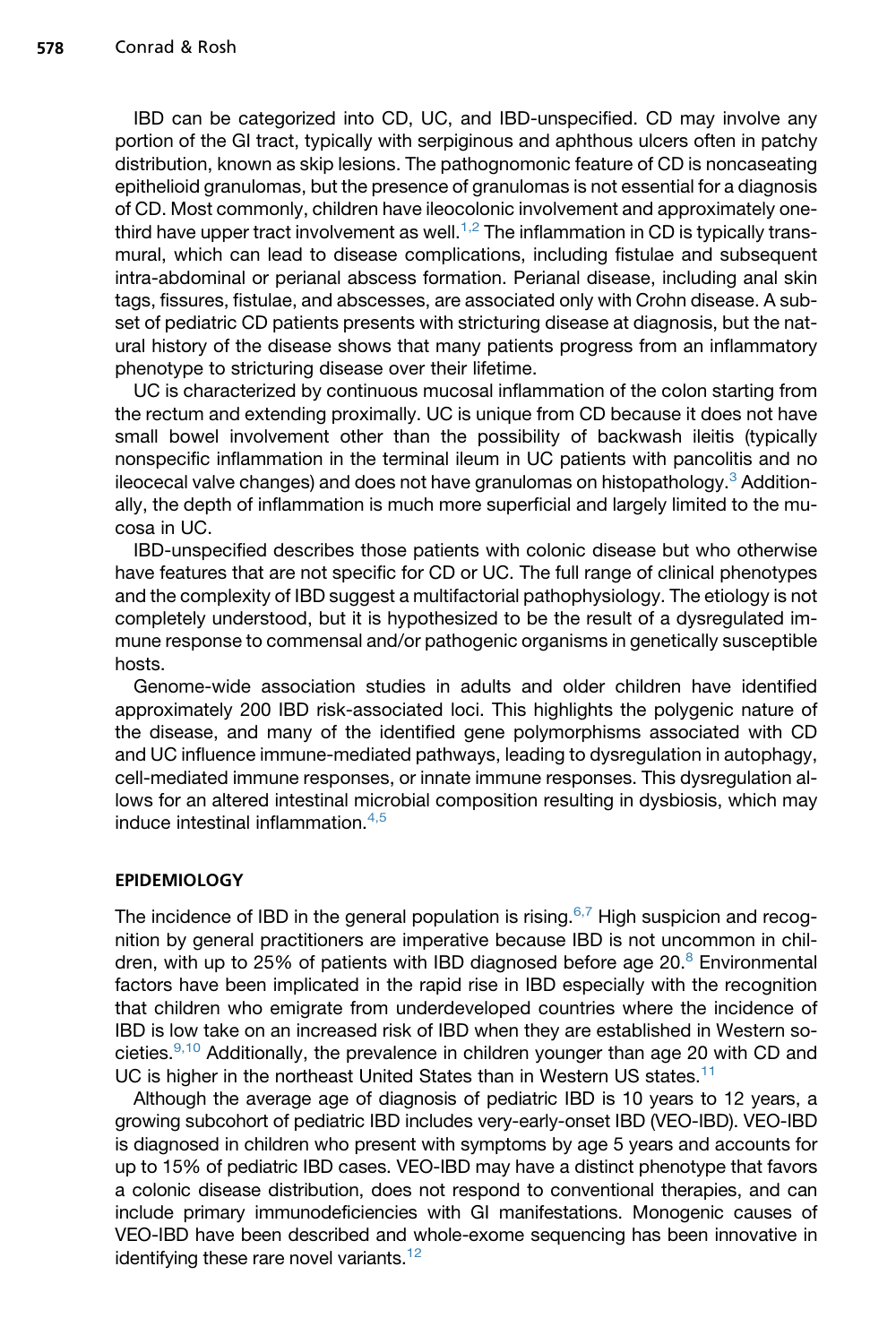### PRESENTATION

IBD can initially present with a heterogeneous constellation of symptoms, including but not limited to abdominal pain, diarrhea, rectal bleeding, weight loss or growth failure, constipation, fever, mouth sores, pallor, dizziness, and dehydration. In some rare cases, patients present with peritonitis, small bowel obstruction, appendicitis, or other surgical emergencies. IBD should be considered in previously healthy children who present with an acute intestinal surgical emergency, giving close attention to growth and chronic symptoms that may have been subtle prior to the acute onset of severe symptoms. In pediatrics, growth is one of the most critical factors and a slowed height velocity may precede apparent signs or symptoms of IBD, especially in cases of Crohn disease. Extraintestinal symptoms can involve dermatologic, musculoskeletal, hepatic, ophthalmologic, renal, pancreatic, or hematologic systems, as outlined in Table 1.

One of the main distinctions between pediatric IBD and adult IBD is the impact of the disease on growth and development. Growth retardation and pubertal delay are common at the time of diagnosis of CD and less commonly associated with  $UC^{13}$  $UC^{13}$  $UC^{13}$ Growth failure may be attributed to poor caloric intake as well as the direct effects of inflammation causing growth hormone resistance.<sup>[13](#page-11-0)</sup> Diagnosing and intervening with appropriate medical or surgical therapy before a child has completed puberty are integral for optimizing a patient's final adult height. Delayed puberty, including absence of breast development, testicular enlargement, or delayed menarche, can lead to growth retardation in itself as well as decreased bone mineralization. It can also lead to psychological sequelae as a child recognizes differences in his/her own sexual maturation compared with other children of similar age.

#### DIFFERENTIAL DIAGNOSIS

The differential diagnosis of IBD can vary widely based on the presenting symptoms and disease location in both adults and children ([Table 2](#page-3-0)). The most common

| Table 1<br>Extraintestinal manifestations of inflammatory bowel disease |                                                                                                        |  |
|-------------------------------------------------------------------------|--------------------------------------------------------------------------------------------------------|--|
| Dermatologic                                                            | Pyoderma gangrenosum<br>Erythema nodosum<br>Alopecia<br>Bowel-associated dermatosis-arthritis syndrome |  |
| Rheumatologic                                                           | <b>Arthritis</b><br><b>Fnthesitis</b><br>Sacroiliitis<br>Ankylosing spondylitis                        |  |
| Ophthalmologic                                                          | Uveitis<br>Episcleritis<br><b>Iritis</b>                                                               |  |
| Hepatic/pancreas/biliary                                                | Primary sclerosing cholangitis<br>Autoimmune hepatitis<br><b>Pancreatitis</b><br>Cholelithiasis        |  |
| Musculoskeletal                                                         | Osteopenia<br>Osteoporosis                                                                             |  |
| Hematologic                                                             | Anemia - iron deficiency or chronic disease<br>Venous thrombosis                                       |  |
| Urologic                                                                | <b>Nephrolithiasis</b>                                                                                 |  |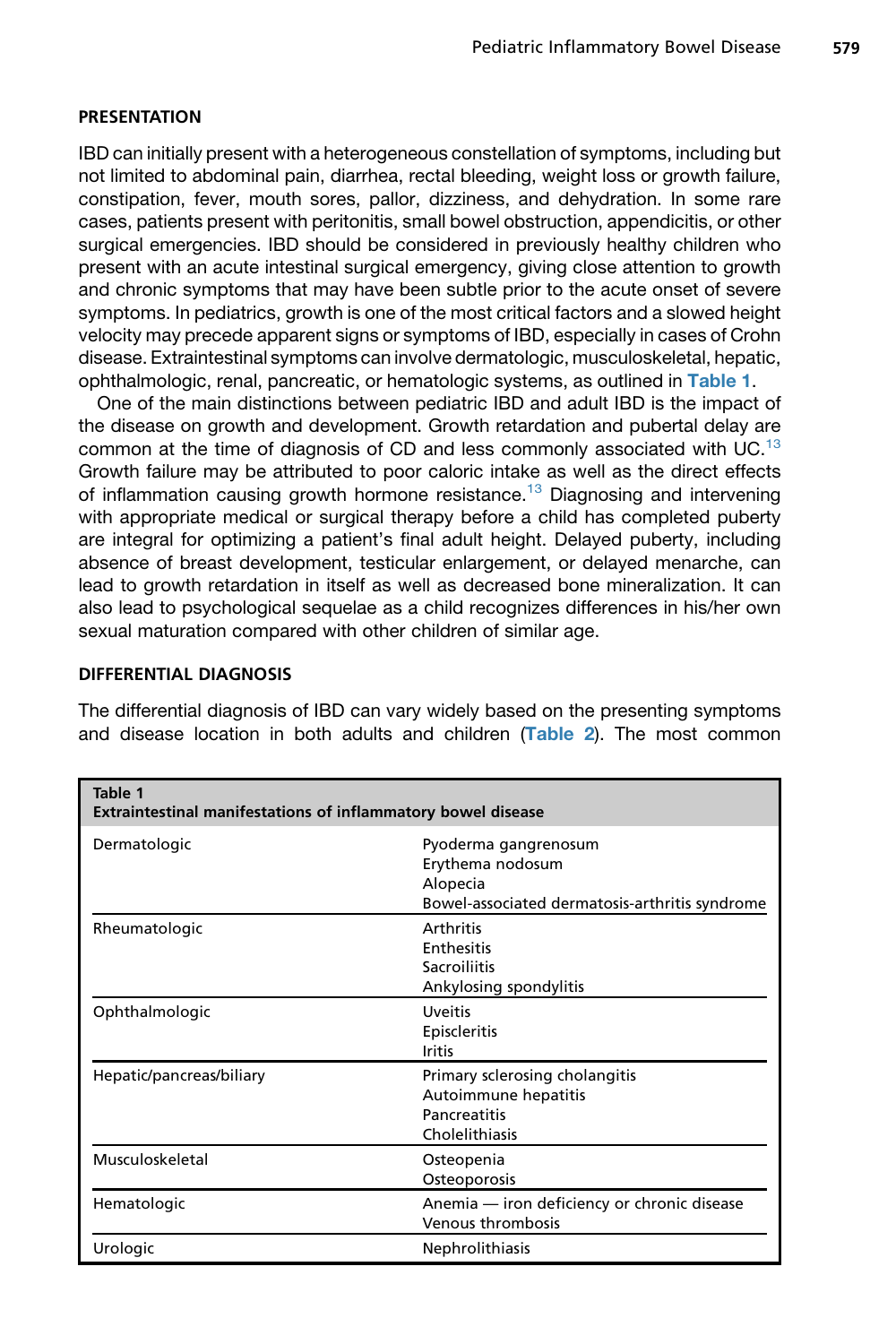<span id="page-3-0"></span>

| Table 2<br>Differential diagnosis of inflammatory bowel disease |                                                                                                                                                                      |  |
|-----------------------------------------------------------------|----------------------------------------------------------------------------------------------------------------------------------------------------------------------|--|
| <b>Infectious</b>                                               | C difficile<br>Salmonella<br>Shigella<br>Campylobacter<br>Yersinia<br>Giardia<br>Cryptosporidium<br>Enteroviruses<br>Other bacterial, viral, or parasitic infections |  |
| Inflammatory                                                    | Appendicitis<br>Celiac disease<br>Microscopic colitis                                                                                                                |  |
| Malabsorptive                                                   | Lactose intolerance<br>Fructose intolerance<br>Small intestinal bacterial overgrowth                                                                                 |  |
| Allergy/immunology                                              | Eosinophilic GI diseases<br>Food protein-induced enterocolitis<br>Primary immunodeficiency<br>Acquired immunodeficiency<br>Autoimmune enteropathy                    |  |
| Rheumatology                                                    | Henoch-Schönlein purpura<br>Behçet syndrome<br>Sarcoidosis<br>Systemic lupus erythematosus                                                                           |  |
| Oncologic                                                       | Lymphoma<br>Neuroblastoma<br>Sarcoma                                                                                                                                 |  |
| Other                                                           | Irritable bowel syndrome<br>Eating disorders<br>Laxative abuse<br>Lymphoma<br><b>Radiation enteritis</b><br>Ischemia                                                 |  |

symptoms include diarrhea with or without blood, abdominal pain, and poor growth. An acute onset of symptoms, such as abdominal pain, diarrhea, and low-grade fever, suggests infectious gastroenteritis or colitis or acute appendicitis in the differential diagnosis. Celiac disease can present with diarrhea, abdominal pain, weight loss, poor growth, and low bone mineral density but is not associated with bloody diarrhea. Eosinophilic GI disorders are less common but can present similarly and typically are only delineated from other diagnoses by endoscopy. Lactose intolerance with chronic abdominal pain and frequent diarrhea should also be considered but should resolve with dietary changes and not affect growth. Eating disorders, including anorexia nervosa, should be considered in children with weight loss, abdominal pain, and vomiting as well as laxative abuse in children with diarrhea. Additional rare considerations include oncologic etiologies, sarcoidosis, and ischemic colitis. Finally, functional disorders, including irritable bowel syndrome, are likely the most common cause of chronic and recurrent abdominal pain, diarrhea, and/or constipation in children.

Primary immunodeficiencies should be considered in children with a significant infectious history prior to diagnosis as well as in all children who are presenting with symptoms before age 5. The intestinal mucosa is in close proximity to gut-associated lymphoid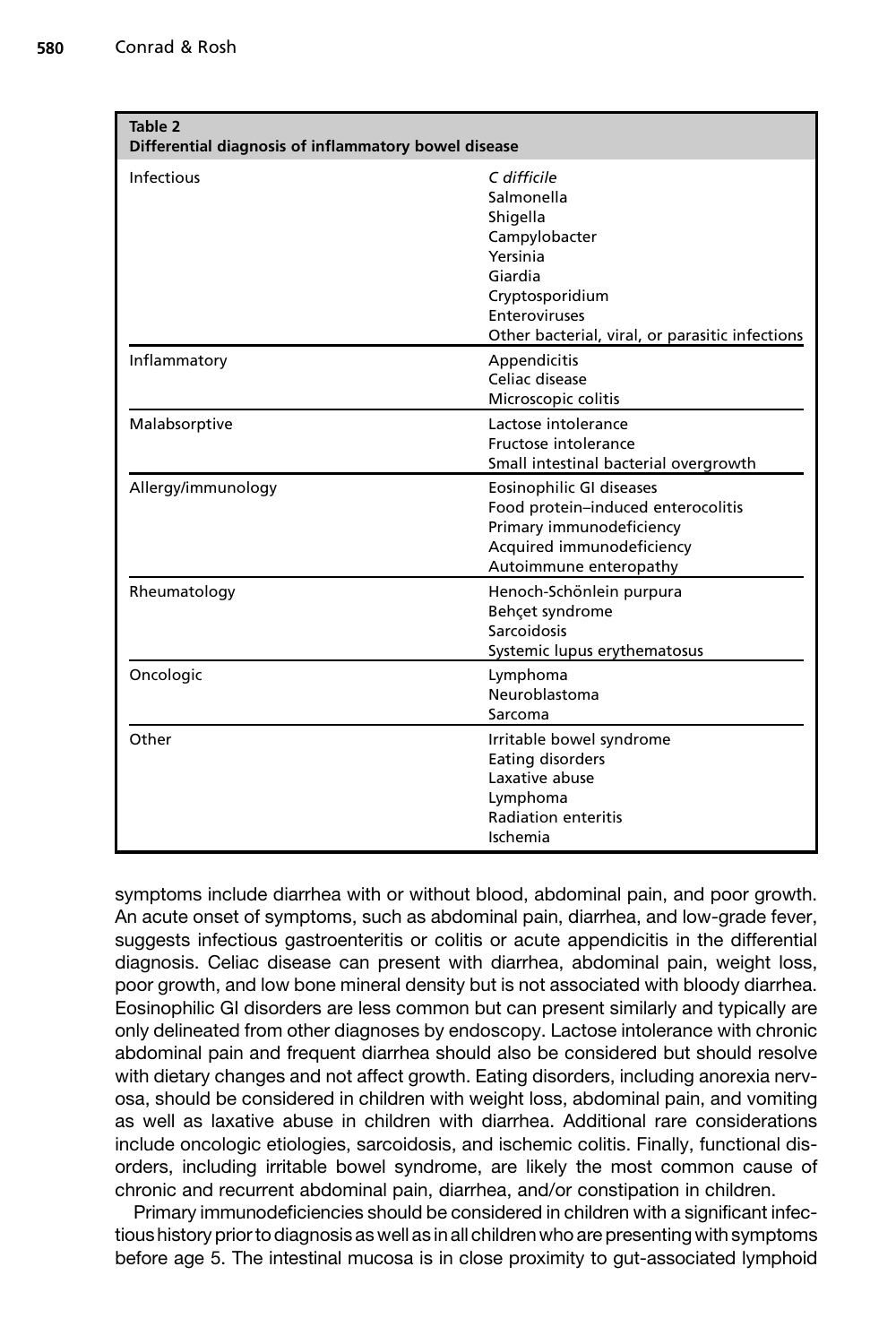tissue and is the site of host-microbe interactions, which are critical to the appropriate development of the immune system. Primary immunodeficiencies, including chronic granulomatous disease, common variable immunodeficiency, Wiskott-Aldrich syndrome, Hermansky-Pudlak syndrome, B-cell defects and T-cell defects, phagocyte de-fects, and antibody-mediated defects, can initially present with an IBD phenotype.<sup>[14](#page-11-0)</sup>

## DIAGNOSTIC EVALUATION

Table 3

The diagnostic evaluation in a patient suspected of having IBD begins with a thorough history to characterize abdominal pain and diarrhea as well as identify red flags, including blood in stool, nocturnal awakenings to defecate, tenesmus, defecation urgency, fevers, weight loss, mouth ulcers, joint swelling, redness, warmth, and pain (Table 3).

First and foremost, a detailed review of the World Health Organization growth chart to determine if there is a decreased height velocity or change in growth percentiles for age must be performed in every patient in whom there is suspicion for IBD. The physical examination should assess the abdomen for focal tenderness, peritoneal signs, and palpable masses that could be related to stricturing or penetrating disease. A perianal examination and rectal examination should not be overlooked due to the frequency of perianal abscesses and fistulae that are present at the time of diagnosis.[15](#page-11-0) Some patients have no discomfort associated with perianal lesions and others are reticent to disclose these details to a physician. Rectal strictures may form if there has been longstanding local inflammation. Additional physical examination findings may be shallow, whitish ulcers in the oropharynx, a flow murmur due to anemia, hepatomegaly, joint swelling, redness or effusions, or limited lumbar spine range of motion. Rashes associated with IBD are typically on the lower extremities, including erythema nodosum, depicted as deep erythematous painful nodules, and pyoderma gangrenosum, characterized by ulceration, necrosis, and vasculitis. Clubbing of digits can be seen in CD as well.

The laboratory evaluation for a patient suspected of having IBD is outlined in [Table 4](#page-5-0). Normal laboratory results do not exclude the possibility for IBD. IBD serologies, including anti–*Saccharomyces cerevisiae* and perinuclear antinuclear cytoplasmic antibody, have been identified as immunologic markers found in some individuals with IBD. The diagnostic role of serology has undergone much study and debate in pediatrics and has been found considerably less sensitive than C-reactive protein (CRP) and erythrocyte sedimentation rate (ESR) for the presence of IBD.  $16-19$  The high cost and poor overall predictive value make this a less useful addition to the diagnostic work-up for IBD.

| Red flags in history and physical examination of patients suspected of having inflammatory<br>bowel disease |                             |
|-------------------------------------------------------------------------------------------------------------|-----------------------------|
| History                                                                                                     | <b>Physical Examination</b> |

| . <b>.</b>                       | ,,,,,,,,,,,,,,,,,,,,,,,,,,,,,                         |
|----------------------------------|-------------------------------------------------------|
| Blood in stool                   | Fevers                                                |
| Nocturnal awakenings to defecate | Weight loss, decreased height velocity                |
| <b>Tenesmus</b>                  | Abdominal tenderness, peritoneal signs, palpable mass |
| Defecation urgency               | Perianal fistulae, abscesses, rectal stricture        |
| Fevers                           | Mouth ulcers                                          |
|                                  | Cardiac flow murmur                                   |
|                                  | Hepatomegaly                                          |
|                                  | Joint swelling, erythema, warmth, or effusion         |
|                                  | Skin rashes, including nodules and ulcerations        |
|                                  |                                                       |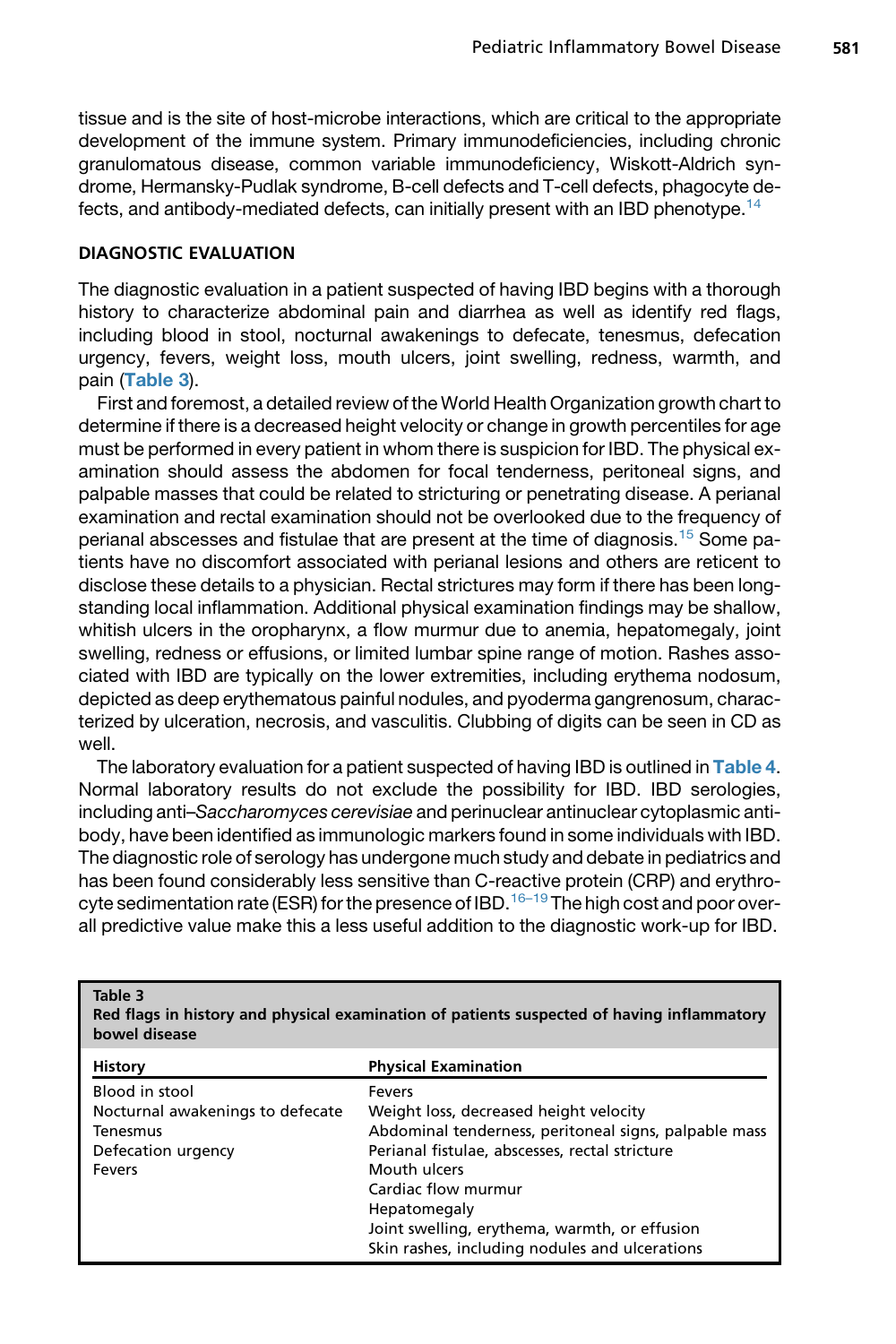<span id="page-5-0"></span>

| Table 4<br>Laboratory evaluation in patients suspected of having inflammatory bowel disease |                                                                                                         |  |
|---------------------------------------------------------------------------------------------|---------------------------------------------------------------------------------------------------------|--|
| <b>Initial Laboratory Considerations</b>                                                    | Abnormalities Seen with Inflammatory<br><b>Bowel Disease</b>                                            |  |
| Complete blood cell count with differential                                                 | Leukocytosis, microcytic anemia,<br>thrombocytosis                                                      |  |
| Electrolytes                                                                                | Acidosis and elevated BUN: Cr due to GI losses                                                          |  |
| Liver function tests                                                                        | Hypoalbuminemia, elevated AST, ALT, GGT                                                                 |  |
| <b>CRP</b>                                                                                  | Elevated marker of inflammation                                                                         |  |
| <b>ESR</b>                                                                                  | Elevated marker of inflammation                                                                         |  |
| Stool tests                                                                                 |                                                                                                         |  |
| Stool culture                                                                               | Rule out infectious enteritis causes, including<br>salmonella, shigella, yersinia, and<br>campylobacter |  |
| Rapid giardia and cryptosporidium antigen                                                   | Rule out parasitic infections                                                                           |  |
| Stool C difficile toxin                                                                     | Rule out C difficile                                                                                    |  |
| Stool calprotectin                                                                          | Elevated marker of inflammation                                                                         |  |

Abbreviations: ALT, alanine aminotransferase; AST, aspartate aminotransferase; BUN, blood urea nitrogen; Cr, creatinine; GGT, gamma-glutamyl transferase.

Infectious stool studies must be performed to rule out other causes of chronic diarrhea or bloody diarrhea before proceeding with endoscopy, which is the diagnostic gold standard. *Clostridium difficile* testing; stool culture for *Salmonella*, *Shigella*, and *Campylobacter*; and ova and parasite testing, including *Giardia* and *Cryptosporidia* antigens, are particularly important. If one of these are detected, the patient should be treated or observed appropriately and further evaluation considered if symptoms persist.

In addition to ruling out infection by stool studies, fecal calprotectin has been used to screen for active inflammation. Calprotectin is a calcium-binding and zinc-binding neutrophilic cytosolic protein that can be detected in stool as an indicator of gut inflammation. Testing for fecal calprotectin has been established as a useful screening tool prior to considering endoscopy.<sup>20,21</sup> Additionally, it correlates closely with endoscopic activity of IBD, and there is growing evidence for serial monitoring as a marker of disease activity and treatment response. $22$  Importantly, although fecal calprotectin has a high sensitivity, it is not specific to IBD, especially in children. Other causes of gut inflammation can lead to elevated calprotectin, including nonsteroidal anti-inflammatory drug use, infectious enterocolitis, inflammatory polyps including juvenile polyps, and oncologic processes. Therefore, calprotectin cannot take the place of endoscopic evaluation.

Children and adolescents with suspicion for IBD should be referred for evaluation by a pediatric gastroenterologist. On review of this evaluation, esophagogastroduodenoscopy and colonoscopy should both be performed for appropriate and complete evaluation. In pediatrics, biopsies during these procedures are essential to ensure the diagnosis and that histology is consistent with the chronic inflammation that is characteristic of IBD.

Diagnosis of IBD in very young children who developed symptoms before the age of 5 or those with a suspicious history, including recurrent infections, should have an immunologic evaluation to rule out primary immunodeficiencies, including chronic granulomatous disease and common variable immunodeficiency, among others. This may include dihydrorhodamine flow cytometry assay; measuring immunoglobulin (Ig) A, IgG, IgE, and IgM; and vaccine titers to diphtheria, tetanus, and pneumococcus to assess appropriate specific antibody response in children who have been vaccinated.<sup>[23](#page-11-0)</sup>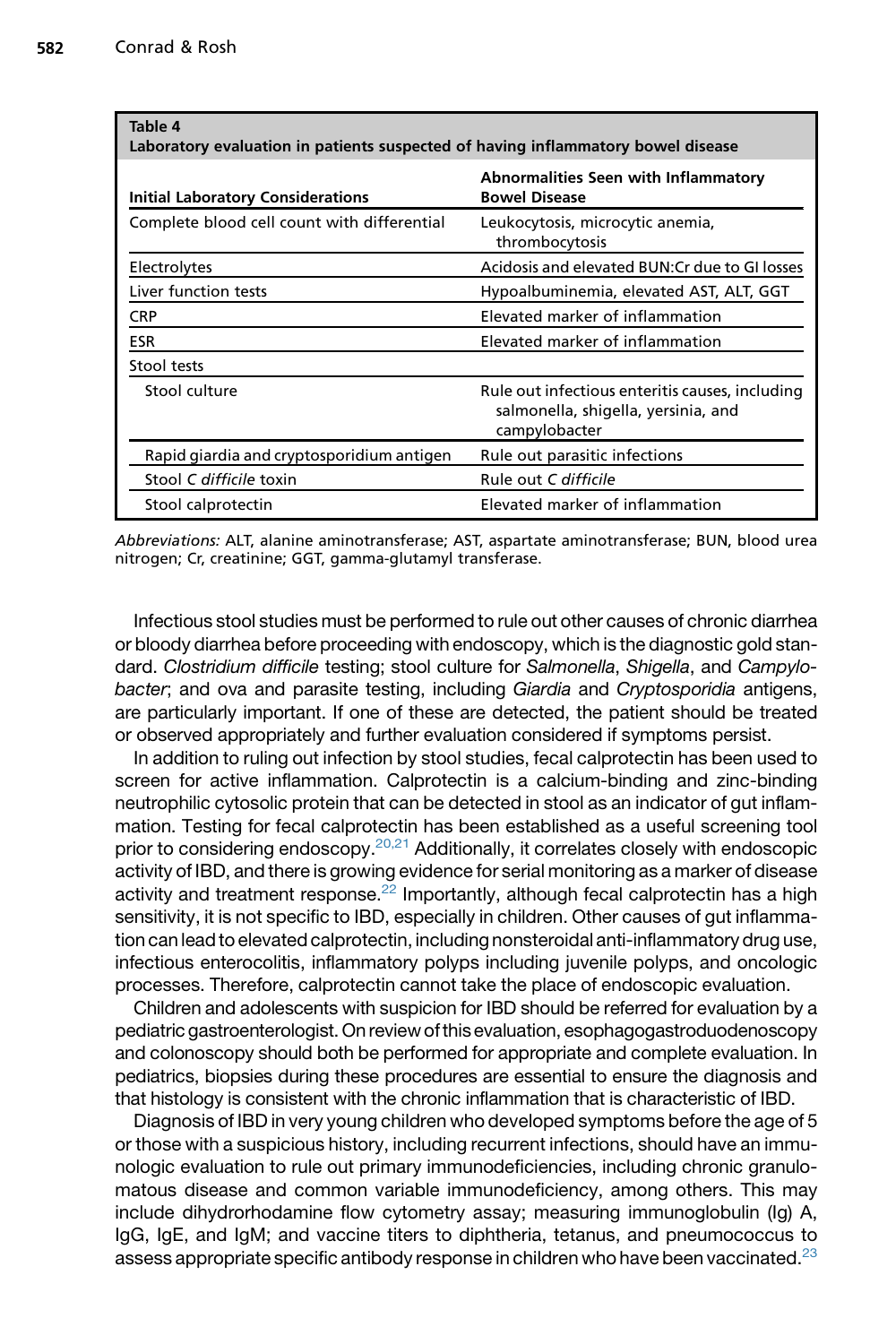A complete evaluation for IBD includes small bowel imaging to assess the intestine that is not evaluable by conventional endoscopy. $24$  Upper GI study with small bowel follow-through has been a common method of evaluation for many years but does provide significant exposure to ionizing radiation and has low sensitivity and specificity. More recently, magnetic resonance enterography of the abdomen/pelvis has been growing in popularity because it prevents this radiation exposure. It requires a child to drink contrast and lie still for a prolonged period of time, which may be difficult for certain ages.<sup>25</sup>

## MANAGEMENT

Once a diagnosis has been confirmed, the goal of treatment of pediatric IBD is to induce and maintain clinical remission, achieve normal growth, provide the best quality of life, promote psychological health, and minimize toxicity as much as possible. Additionally, the gold standard of optimal therapy is to achieve mucosal healing endoscopically to change the natural history and prevent complications of progressive bowel destruction, including hospitalization, surgery, and increased risk for colorectal cancer.<sup>[26](#page-11-0)</sup> There are not yet tools to predict which therapy can meet this goal in individual patients, but there is ongoing research to identify genetic, serologic, and microbiome markers for this purpose. In observational adult studies of predicting outcomes in IBD, young age at onset of disease is repeatedly considered high risk for poor prognosis, which reinforces the need for a highly effective treatment approach in children. Treatment of IBD should be handled by a child and family focused multidisciplinary team of practitioners, including a pediatric gastroenterologist, pediatric surgeon, nurse, dietician, psychologist, and social worker to provide holistic care.

There are a few approaches to initiating and optimizing treatment of IBD. In Crohn disease, the oldest treatment paradigm includes step-up therapy. This non–evidence-based approach traditionally started with locally active agents, including 5-aminosalicylate (5-ASA) preparations or antibiotics, followed by prednisone or budesonide to control symptoms due to ongoing inflammation, and then escalated to immunomodulators, biologics, and, finally, after failing all medical therapies, surgery. This approach has been shown to potentially provide symptomatic management without necessarily achieving mucosal healing and changing the natural history of Crohn disease. The topdown approach to therapy, which initiates treatment with immune-modifying therapy, has demonstrated a definitively positive impact on clinical outcomes in children and adolescents, in particular those who have moderate to severe disease, likely due to the true and rapid induction of mucosal healing. $27$  Future and ongoing studies intended to identify clinical markers useful in risk stratification will help provide the most personalized therapeutic plans for patients.

In UC, the mucosal confinement of the inflammatory process leads to a somewhat different treatment paradigm. 5-ASA medications, including mesalamine, balsalazide, and sulfasalazine, are locally acting anti-inflammatory agents, which topically treat the intestinal mucosa. They are well established, effective, and safe medications for adults with mild to moderate UC and can provide long-term steroid-free remission in up to 40% of pediatric UC patients.[28–31](#page-11-0) These agents can be administered orally or rectally and overall are well tolerated with few dose-related adverse effects. Although these have a clear role in the maintenance of remission in pediatric UC, a majority of patients require an initial course of corticosteroids to induce that remission.

Intestinal dysbiosis is a major tenet of the pathophysiology of IBD, and, as a result, antibiotics have been a longstanding therapeutic approach.<sup>[32](#page-12-0)</sup> Adult studies have shown metronidazole and rifaximin lead to clinical improvement in Crohn disease.  $33-35$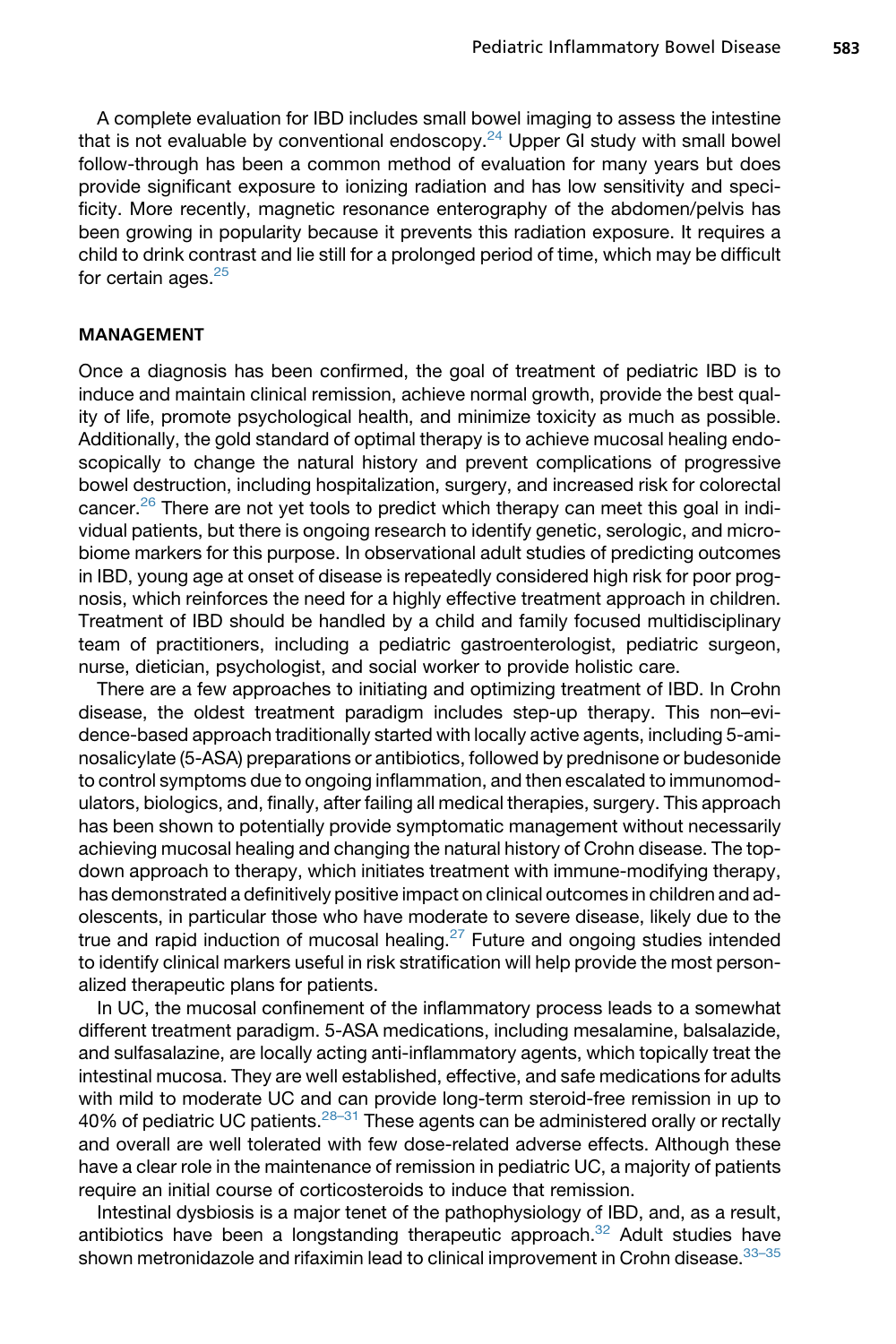Metronidazole and ciprofloxacin are typically first-line medical treatment of perianal fistulae but had the best efficacy in combination with anti–tumor necrosis factor (TNF)- $\alpha$  agents.<sup>[36](#page-12-0)</sup> More recent studies have looked at combinations of antibiotics, including an 8-week trial of azithromycin and metronidazole in pediatric CD with improvement in clinical activity index and  $CRP<sup>37</sup>$  Recent evidence has also emerged for using triple antibiotics (amoxicillin, doxycycline, and metronidazole) as salvage therapy for acute severe UC.<sup>38</sup> Alternatively, there have been several studies linking antibiotic exposure with developing IBD and there is clear dysbiosis shown with the use of antibiotics in intestinal microbiome studies. $39-42$  The risks and benefits of prolonged antibiotic exposure must be weighed depending on individual cases.

Along with pharmacologic treatment approaches, dietary therapies for IBD continue to be explored. Enteral nutrition (EN) therapy, in which 100% of total calories are delivered by commercial formula and whole table foods are excluded from the diet, is the only nutritional therapy to date proved to induce remission and decrease steroid exposure in children and adolescents. There is evidence to support that 80% to 90% of calories from EN may be as effective. $43$  EN provides additional support for the role of diet and the gut microbiota in the pathogenesis of IBD.

The appeal of EN compared with pharmacologic agents is that there are no serious associated side effects. Although proved an effective therapy in CD, the mechanism of action of nutritional therapy has not been fully characterized. A recent study of pediatric CD patients on exclusive EN (EEN) (90% of total caloric intake by dietary formula) compared with partial EN (53% by formula) showed EEN was superior at improving symptoms and quality of life as well as inducing mucosal healing, suggesting that the thorough elimination of solid table foods may be the key to why EN is therapeu-tic.<sup>[44](#page-12-0)</sup> In addition, the alteration of the gut microbiota may be another possible mechanism of action. In the same study of pediatric CD patients, effective EEN therapy changed the microbiota within 1 week and reduced the dysbiosis seen initially.<sup>[40](#page-12-0)</sup> Additionally, EN to induce remission has been shown to have an increased benefit to improving growth velocity over corticosteroids over 6 months.

Immunomodulators, including thiopurine analogs (azathioprine and 6-mercaptopurine), were one of the first classes of medications shown to effectively maintain remis-sion in refractory, steroid-dependent Crohn disease.<sup>[45](#page-12-0)</sup> Despite the efficacy of these medications, the long-term safety profile has come into question with the observation of a slightly increased risk of non-Hodgkin lymphoma as well as the observation of a small cohort of predominately male patients who develop an almost uniformly fatal form of hepatosplenic T-cell lymphoma. Alternatively, methotrexate has also been shown an effective immunomodulator in this setting.<sup>[46](#page-12-0)</sup> Methotrexate has not been as extensively studied in IBD, but there are no reports of associated hepatosplenic T-cell lymphoma to date.<sup>[47](#page-12-0)</sup>

Corticosteroids have been considered effective first-line therapy to induce remission in IBD among all age groups for more than 50 years. Unfortunately, the side effects of systemic steroids, including growth failure, bone demineralization, secondary adrenal insufficiency, acne, and increased infectious complications and emotional labiality make them an unfavorable therapeutic option. Avoiding ongoing use of systemic corticosteroids is now emphasized in adult and pediatric IBD. Nonsystemic corticosteroids, such as budesonide, have offered targeted therapy for IBD with high first-pass hepatic metabolism, resulting in less systemic glucocorticoid exposure than prednisone. In a pediatric randomized controlled trial, budesonide was just as effective as prednisone at inducing remission in CD by 12 weeks with less severe cosmetic side effects.[48](#page-13-0) Neither budesonide nor prednisone is particularly effective at maintaining remission, although this has largely been studied in adults.<sup>[49,50](#page-13-0)</sup>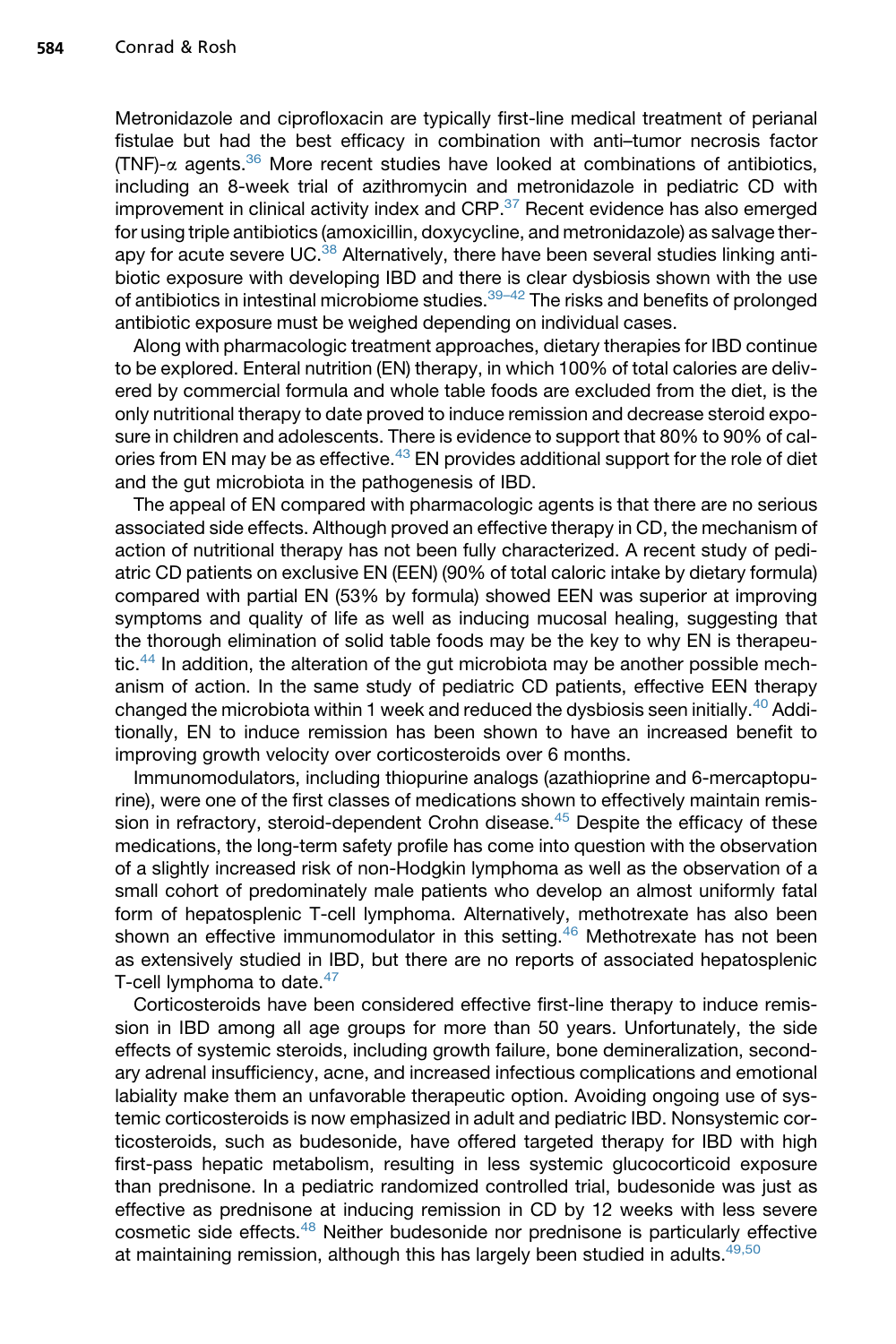Biologic agents, including anti-TNF antibodies and antiintegrin antibodies, have greatly improved the ability to treat moderate to severe CD and UC. The safety and efficacy of anti–TNF- $\alpha$  antibodies are well established, even demonstrating a significant response to a single infusion. $51$  In children, infliximab is efficacious in inducing and maintaining remission in pediatric CD and UC.<sup>[52,53](#page-13-0)</sup> Adalimumab has had similar success in pediatric Crohn disease, but studies of adalimumab for pediatric UC are ongoing.<sup>[54,55](#page-13-0)</sup> Furthermore, studies have shown that early use of anti-TNF therapy is more effective in children than immunomodulators in inducing remission.<sup>[27,56](#page-11-0)</sup> One of the profound outcomes from infliximab and adalimumab therapy in pediatrics has been the increase in height particularly in children diagnosed with CD early in puberty or before puberty.<sup>[56](#page-13-0)</sup>

Vedolizumab is a humanized anti-a4b7 integrin, IgG1 monoclonal antibody, which down-regulates intestinal inflammation by inhibiting T-cell migration in the GI tract. Vedolizumab has been shown to have modest improvement in clinical response and remission in both adult UC and CD patients. In children, observational studies of vedo-lizumab have demonstrated similar efficacy and safety.<sup>[57,58](#page-13-0)</sup>

Therapeutic drug monitoring available for infliximab and adalimumab has helped optimize medication dosingfor individual patients, which can help achieve improved clinical, biochemical, and endoscopic outcomes, increase the rate of remission, and decrease the incidence of antibody formation resulting in loss of response to these drugs.  $59-61$ Low or undetectable serum trough concentrations of infliximab are associated with worse clinical outcomes and worse disease activity as measured by CRP and antibodies to infliximab increase the clearance of the drug, which can lead to low trough levels. $62$ 

Despite medical advances, surgical intervention is still sometimes warranted in refractory pediatric IBD. In UC, total colectomy with end ileostomy can be curative for failure of medical management, resulting in transfusion dependent anemia and other sequelae of inadequate disease control. In 1 or 2 subsequent surgeries, takedown of the ileostomy and ileal pouch anal anastomosis can be performed.<sup>[63](#page-13-0)</sup> For severe colitis in patients with CD or indeterminate colitis, diverting ileostomy has become a preferable option to resection or colectomy due to the high risk of complications long term in this subpopulation. This diverts the fecal stream away from the inflamed colonic mucosa, allowing for potential healing. Finally, CD patients may require intestinal resections, most commonly ileocecectomy. Surgical resection in childhood and adolescence is an increased risk for postoperative recurrence during adulthood and requires continued medical therapy and careful endoscopic surveillance postoperatively.

#### HEALTH MAINTENANCE

Health maintenance is critically important in the developing and growing child or adolescent with IBD. Monitoring growth is crucial to detecting subtle changes that may be indicative of ongoing disease activity. Detecting poor linear growth early is crucial to adequate therapy and disease control to ensure that patients with IBD meet their growth potential. Patients are at risk of malnutrition as well as obesity, which should be addressed during regular nutrition assessments.<sup>[64,65](#page-13-0)</sup> Small intestinal disease or history of small intestinal resection increases risk for malabsorption and resulting malnutrition.

On diagnosis, the immunization status of each patient should be reviewed and kept up to date.<sup>66,67</sup> Vaccines should not be delayed in IBD patients, except that live vaccines should be avoided in patients treated with immune-modifying agents, including corticosteroids, thiopurines, methotrexate, and biologics. Patients with IBD on aminosalicylate monotherapy are not immunosuppressed. Ideally, vaccines should be administered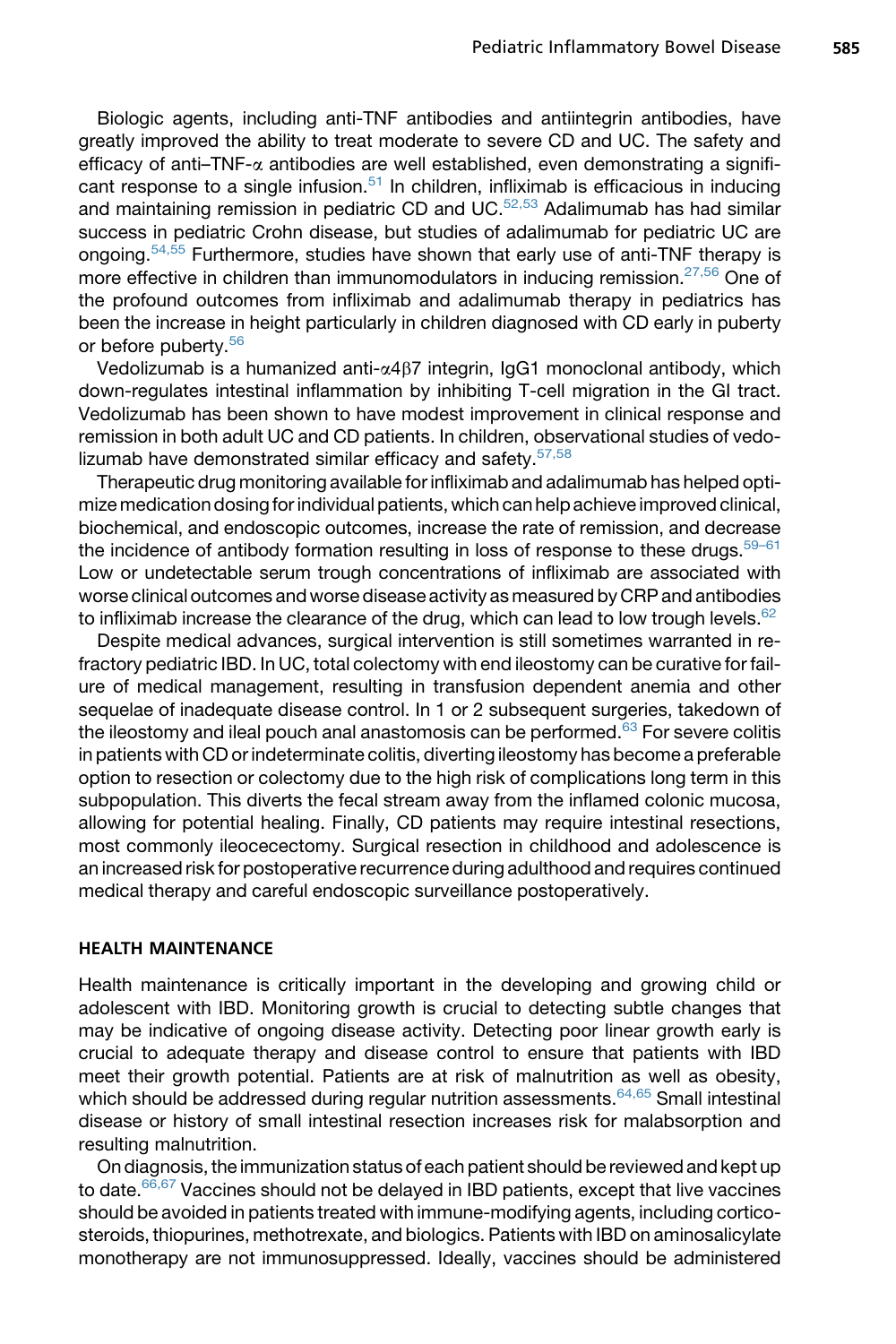when off of immune-modifying agents; therefore, catch-up immunizations should be administered at the time of diagnosis prior to initiating these therapies. Four weeks after varicella vaccine is given and 6 weeks after measles-mumps-rubella live vaccines are given are the acceptable time periods before starting immunosuppression.<sup>68,69</sup> The risks and benefits of holding immunizations versus postponing therapy for IBD should be discussed between pediatrician and gastroenterologist to determine the appropriate timing.

In addition to reviewing immunization status, tuberculosis exposure and hepatitis B status should be assessed. Purified protein derivative tuberculin or interferon assay testing should be completed prior to starting biologics. Hepatitis B surface antigen and antibody should be checked to ensure no active disease and appropriate immunization status. If hepatitis B surface antibody is negative, repeat hepatitis B vaccine series should be given, especially in those receiving anti-TNF therapy.

Due to their immunosuppressed status, IBD patients' treating pediatric gastroenterologists should be contacted during an infectious illness, especially if a patient is receiving biologics, immunomodulators, or high-dose corticosteroids. In particular, active or recent Epstein-Barr virus (EBV) should be discussed due to the possible complications, including lymphoma and hemophagocytic lymphohistiocytosis (HLH), especially in those on thiopurines. IBD patients with EBV should be monitored closely for evidence of laboratory test abnormalities, including cytopenia, hyperferritinemia, hypertriglyceridemia, and hypofibrinogenemia, which require emergent evaluation for HLH.<sup>[70](#page-14-0)</sup> In uncomplicated EBV, a gastroenterologist may consider discontinuing immunosuppression until EBV serology is consistent with past infection (viral capsid antigen– IgG positive).<sup>[67](#page-14-0)</sup>

A nutritional assessment should be obtained at each routine pediatric visit to ensure patients are meeting caloric requirements appropriate for age. Extra consideration is recommended for children with active inflammatory disease because they likely have higher caloric needs. Nutritional deficiencies, including iron, vitamin D, and zinc, may be apparent. Vitamin  $B_{12}$  deficiency should also be considered in children who have had surgical resections, particularly of the terminal ileum. A pediatric dietician with experience in IBD can provide additional recommendations for children with ongoing malnutrition or poor growth. Supplemental oral and, if needed, enteral nasogastric tube feeds may be required to provide adequate caloric intake for the malnourished patient.

Bone health can be adversely affected in patients with IBD due to inflammation, malnutrition, corticosteroid use, and low physical activity. Up to 40% of children newly diagnosed with IBD have been reported to have deficit in bone mass, which can have an impact long term on risk of fractures and overall linear growth. Bone mineral density is measured by dual energy x-ray absorptiometry scan, whose result is expressed as a *z* score, which measures the difference in bone mineral density from the normal mean for gender and age. Vitamin D deficiency (mild–moderate 25-hydroxy vitamin D level, 10–24 ng/mL, and severe level, <10 ng/mL) is prevalent among children with IBD, especially in those with severe disease and upper GI tract involvement.<sup>[71,72](#page-14-0)</sup> Aside from the benefits for bone health, vitamin D and its receptors may inhibit colitis by pro-tecting the mucosal epithelial barrier.<sup>[73–75](#page-14-0)</sup> The 25-hydroxyvitamin D level should be monitored every 6 months to 12 months, depending on if a patient is deficient or not. Supplementation with cholecalciferol to maintain a 25-hydroxyvitamin D level greater than 30 ng/mL is suggested. $66$ 

The toll of a chronic disease on both physical and mental health can be extensive and lead to depression, anxiety, social isolation, and altered self-image.<sup>[76,77](#page-14-0)</sup> In pediatrics, this burden extends to the entire family of a patient with a chronic disease. For patients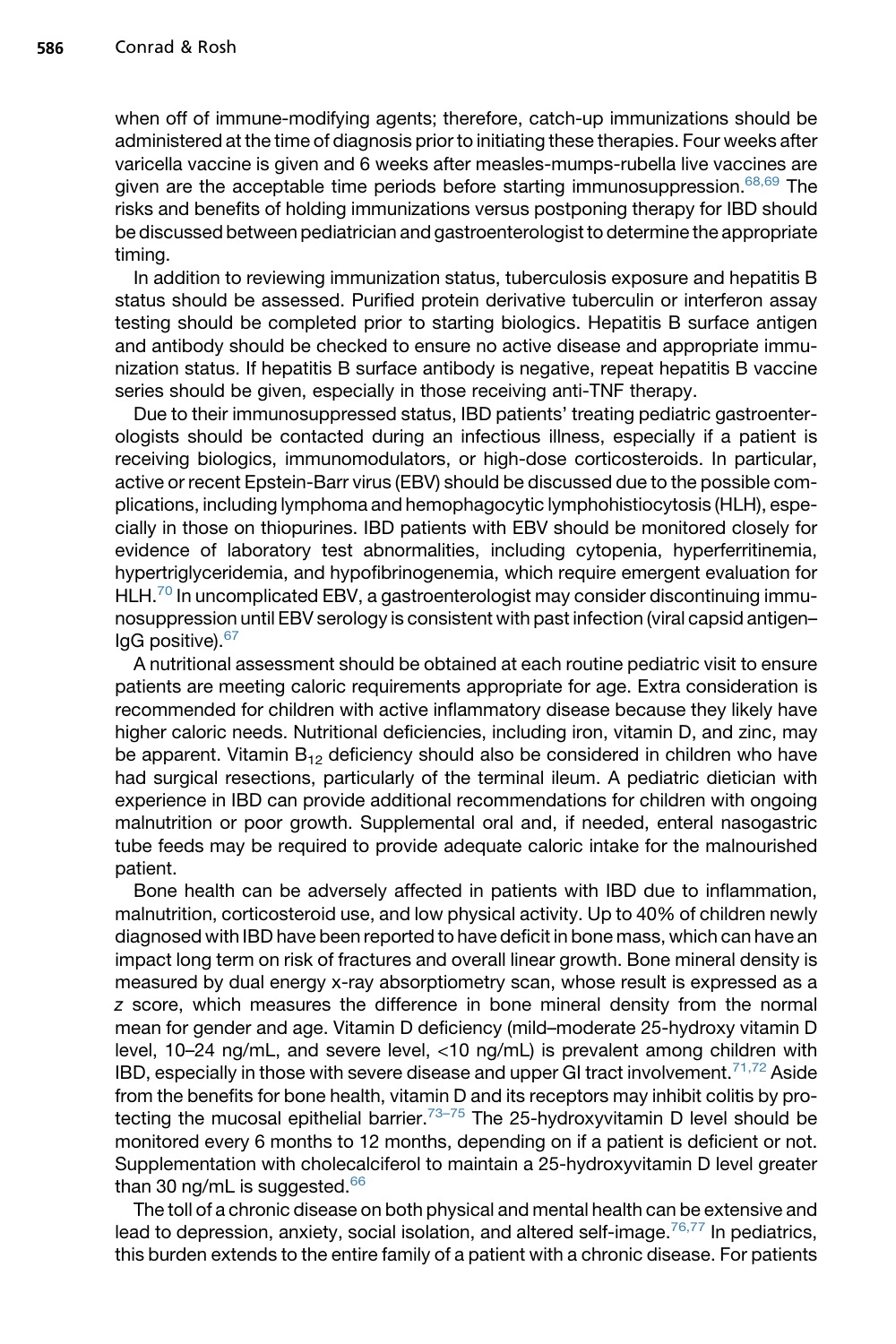<span id="page-10-0"></span>with IBD, the relapsing and remitting nature of the disease can have a great impact on quality of life and the ability to fully participate in school. Regular assessment of major psychosocial stressors, school performance, and attendance as well as depression and suicide screening should be performed at all office visits. Up to 25% of adolescent patients with IBD may have symptoms of depression that often are undetected.<sup>[76](#page-14-0)</sup> Psychological support is highly encouraged for families affected by pediatric IBD, especially for the patients, to provide strategies for coping with a chronic disease long term, and cognitive behavioral therapy is a useful tool in treating depression and anxiety. Pediatric IBD support groups are also effective venues for helping patients discover other children coping with similar scenarios and stressors.

This article outlines the unique features and considerations necessary for the appropriate care of pediatric IBD. Many medical advances in the past 10 years to 20 years have optimized the ability to care for these patients. Heightened awareness on the part of primary care providers as to the presentation of pediatric IBD allows for early diagnosis and the best prognosis. Each child and family requires the collaborative care of the primary care provider team as well as the pediatric gastroenterology team to ensure the best long-term outcomes and quality of life for the patient.

## **REFERENCES**

- 1. [Lemberg DA, Day AS. Crohn disease and ulcerative colitis in children: an update](http://refhub.elsevier.com/S0031-3955(17)30005-6/sref1) [for 2014. J Paediatr Child Health 2015;51\(3\):266–70.](http://refhub.elsevier.com/S0031-3955(17)30005-6/sref1)
- 2. [Castellaneta SP, Afzal NA, Greenberg M, et al. Diagnostic role of upper gastroin](http://refhub.elsevier.com/S0031-3955(17)30005-6/sref2)[testinal endoscopy in pediatric inflammatory bowel disease. J Pediatr Gastroen](http://refhub.elsevier.com/S0031-3955(17)30005-6/sref2)[terol Nutr 2004;39\(3\):257–61.](http://refhub.elsevier.com/S0031-3955(17)30005-6/sref2)
- 3. [North American Society for Pediatric Gastroenterology Hepatology, Nutrition, Co](http://refhub.elsevier.com/S0031-3955(17)30005-6/sref3)[litis Foundation of America, Bousvaros A, et al. Differentiating ulcerative colitis](http://refhub.elsevier.com/S0031-3955(17)30005-6/sref3) [from Crohn disease in children and young adults: report of a working group of](http://refhub.elsevier.com/S0031-3955(17)30005-6/sref3) [the North American Society for Pediatric Gastroenterology, Hepatology, and](http://refhub.elsevier.com/S0031-3955(17)30005-6/sref3) [Nutrition and the Crohn's and Colitis Foundation of America. J Pediatr Gastroen](http://refhub.elsevier.com/S0031-3955(17)30005-6/sref3)[terol Nutr 2007;44\(5\):653–74.](http://refhub.elsevier.com/S0031-3955(17)30005-6/sref3)
- 4. [Haberman Y, Tickle TL, Dexheimer PJ, et al. Pediatric Crohn disease patients](http://refhub.elsevier.com/S0031-3955(17)30005-6/sref4) [exhibit specific ileal transcriptome and microbiome signature. J Clin Invest 2014;](http://refhub.elsevier.com/S0031-3955(17)30005-6/sref4) [124\(8\):3617–33](http://refhub.elsevier.com/S0031-3955(17)30005-6/sref4).
- 5. [Sartor RB. Therapeutic manipulation of the enteric microflora in inflammatory](http://refhub.elsevier.com/S0031-3955(17)30005-6/sref5) [bowel diseases: antibiotics, probiotics, and prebiotics. Gastroenterology 2004;](http://refhub.elsevier.com/S0031-3955(17)30005-6/sref5) [126\(6\):1620–33](http://refhub.elsevier.com/S0031-3955(17)30005-6/sref5).
- 6. [Molodecky NA, Soon IS, Rabi DM, et al. Increasing incidence and prevalence of](http://refhub.elsevier.com/S0031-3955(17)30005-6/sref6) [the inflammatory bowel diseases with time, based on systematic review. Gastro](http://refhub.elsevier.com/S0031-3955(17)30005-6/sref6)[enterology 2012;142\(1\):46–54.e42 \[quiz: e30\]](http://refhub.elsevier.com/S0031-3955(17)30005-6/sref6).
- 7. [Eszter Muller K, Laszlo Lakatos P, Papp M, et al. Incidence and Paris classifica](http://refhub.elsevier.com/S0031-3955(17)30005-6/sref7)[tion of pediatric inflammatory bowel disease. Gastroenterol Res Pract 2014;2014:](http://refhub.elsevier.com/S0031-3955(17)30005-6/sref7) [904307](http://refhub.elsevier.com/S0031-3955(17)30005-6/sref7).
- 8. [Turunen P, Kolho KL, Auvinen A, et al. Incidence of inflammatory bowel disease in](http://refhub.elsevier.com/S0031-3955(17)30005-6/sref8) [Finnish children, 1987-2003. Inflamm Bowel Dis 2006;12\(8\):677–83.](http://refhub.elsevier.com/S0031-3955(17)30005-6/sref8)
- 9. [Barreiro-de Acosta M, Alvarez Castro A, Souto R, et al. Emigration to western](http://refhub.elsevier.com/S0031-3955(17)30005-6/sref9) [industrialized countries: a risk factor for developing inflammatory bowel disease.](http://refhub.elsevier.com/S0031-3955(17)30005-6/sref9) [J Crohns Colitis 2011;5\(6\):566–9](http://refhub.elsevier.com/S0031-3955(17)30005-6/sref9).
- 10. [Benchimol EI, Mack DR, Guttmann A, et al. Inflammatory bowel disease in immi](http://refhub.elsevier.com/S0031-3955(17)30005-6/sref10)[grants to Canada and their children: a population-based cohort study. Am J Gas](http://refhub.elsevier.com/S0031-3955(17)30005-6/sref10)[troenterol 2015;110\(4\):553–63](http://refhub.elsevier.com/S0031-3955(17)30005-6/sref10).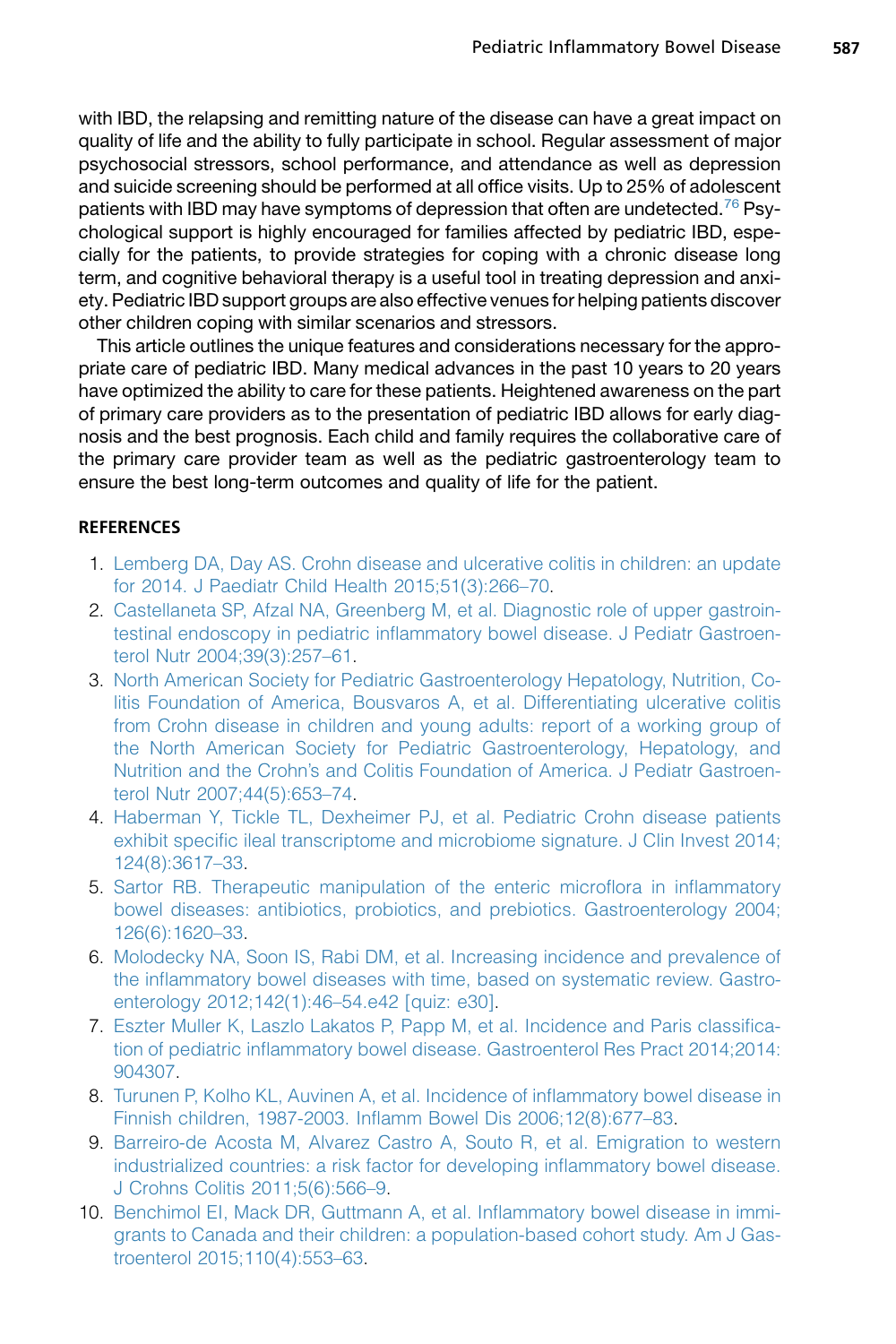- <span id="page-11-0"></span>11. [Kappelman MD, Moore KR, Allen JK, et al. Recent trends in the prevalence of](http://refhub.elsevier.com/S0031-3955(17)30005-6/sref11) [Crohn's disease and ulcerative colitis in a commercially insured US population.](http://refhub.elsevier.com/S0031-3955(17)30005-6/sref11) [Dig Dis Sci 2013;58\(2\):519–25](http://refhub.elsevier.com/S0031-3955(17)30005-6/sref11).
- 12. [Kelsen JR, Dawany N, Moran CJ, et al. Exome sequencing analysis reveals var](http://refhub.elsevier.com/S0031-3955(17)30005-6/sref12)[iants in primary immunodeficiency genes in patients with very early onset inflam](http://refhub.elsevier.com/S0031-3955(17)30005-6/sref12)[matory bowel disease. Gastroenterology 2015;149\(6\):1415–24](http://refhub.elsevier.com/S0031-3955(17)30005-6/sref12).
- 13. [Sanderson IR. Growth problems in children with IBD. Nat Rev Gastroenterol Hep](http://refhub.elsevier.com/S0031-3955(17)30005-6/sref13)[atol 2014;11\(10\):601–10.](http://refhub.elsevier.com/S0031-3955(17)30005-6/sref13)
- 14. [Snapper SB. Very-early-onset inflammatory bowel disease. Gastroenterol Hepa](http://refhub.elsevier.com/S0031-3955(17)30005-6/sref14)[tol \(N Y\) 2015;11\(8\):554–6.](http://refhub.elsevier.com/S0031-3955(17)30005-6/sref14)
- 15. [Keljo DJ, Markowitz J, Langton C, et al. Course and treatment of perianal disease](http://refhub.elsevier.com/S0031-3955(17)30005-6/sref15) [in children newly diagnosed with Crohn's disease. Inflamm Bowel Dis 2009;15\(3\):](http://refhub.elsevier.com/S0031-3955(17)30005-6/sref15) [383–7.](http://refhub.elsevier.com/S0031-3955(17)30005-6/sref15)
- 16. [Benor S, Russell GH, Silver M, et al. Shortcomings of the inflammatory bowel dis](http://refhub.elsevier.com/S0031-3955(17)30005-6/sref16)[ease Serology 7 panel. Pediatrics 2010;125\(6\):1230–6](http://refhub.elsevier.com/S0031-3955(17)30005-6/sref16).
- 17. [Olives JP, Breton A, Hugot JP, et al. Antineutrophil cytoplasmic antibodies in children](http://refhub.elsevier.com/S0031-3955(17)30005-6/sref17) [with inflammatory bowel disease: prevalence and diagnostic value. J Pediatr Gas](http://refhub.elsevier.com/S0031-3955(17)30005-6/sref17)[troenterol Nutr 1997;25\(2\):142–8](http://refhub.elsevier.com/S0031-3955(17)30005-6/sref17).
- 18. [Ruemmele FM, Targan SR, Levy G, et al. Diagnostic accuracy of serological as](http://refhub.elsevier.com/S0031-3955(17)30005-6/sref18)[says in pediatric inflammatory bowel disease. Gastroenterology 1998;115\(4\):](http://refhub.elsevier.com/S0031-3955(17)30005-6/sref18) [822–9.](http://refhub.elsevier.com/S0031-3955(17)30005-6/sref18)
- 19. [Khan K, Schwarzenberg SJ, Sharp H, et al. Role of serology and routine labora](http://refhub.elsevier.com/S0031-3955(17)30005-6/sref19)[tory tests in childhood inflammatory bowel disease. Inflamm Bowel Dis 2002;8\(5\):](http://refhub.elsevier.com/S0031-3955(17)30005-6/sref19) [325–9.](http://refhub.elsevier.com/S0031-3955(17)30005-6/sref19)
- 20. [van Rheenen PF, Van de Vijver E, Fidler V. Faecal calprotectin for screening of pa](http://refhub.elsevier.com/S0031-3955(17)30005-6/sref20)[tients with suspected inflammatory bowel disease: diagnostic meta-analysis.](http://refhub.elsevier.com/S0031-3955(17)30005-6/sref20) [BMJ 2010;341:c3369.](http://refhub.elsevier.com/S0031-3955(17)30005-6/sref20)
- 21. [Henderson P, Anderson NH, Wilson DC. The diagnostic accuracy of fecal calpro](http://refhub.elsevier.com/S0031-3955(17)30005-6/sref21)[tectin during the investigation of suspected pediatric inflammatory bowel dis](http://refhub.elsevier.com/S0031-3955(17)30005-6/sref21)[ease: a systematic review and meta-analysis. Am J Gastroenterol 2014;109\(5\):](http://refhub.elsevier.com/S0031-3955(17)30005-6/sref21) [637–45.](http://refhub.elsevier.com/S0031-3955(17)30005-6/sref21)
- 22. [Sipponen T, Kolho KL. Fecal calprotectin in diagnosis and clinical assessment of](http://refhub.elsevier.com/S0031-3955(17)30005-6/sref22) [inflammatory bowel disease. Scand J Gastroenterol 2015;50\(1\):74–80](http://refhub.elsevier.com/S0031-3955(17)30005-6/sref22).
- 23. [Uhlig HH, Schwerd T, Koletzko S, et al. The diagnostic approach to monogenic](http://refhub.elsevier.com/S0031-3955(17)30005-6/sref23) [very early onset inflammatory bowel disease. Gastroenterology 2014;147\(5\):](http://refhub.elsevier.com/S0031-3955(17)30005-6/sref23) [990–1007.e3.](http://refhub.elsevier.com/S0031-3955(17)30005-6/sref23)
- 24. [Levine A, Koletzko S, Turner D, et al. ESPGHAN revised porto criteria for the diag](http://refhub.elsevier.com/S0031-3955(17)30005-6/sref24)[nosis of inflammatory bowel disease in children and adolescents. J Pediatr Gas](http://refhub.elsevier.com/S0031-3955(17)30005-6/sref24)[troenterol Nutr 2014;58\(6\):795–806.](http://refhub.elsevier.com/S0031-3955(17)30005-6/sref24)
- 25. [Anupindi SA, Grossman AB, Nimkin K, et al. Imaging in the evaluation of the](http://refhub.elsevier.com/S0031-3955(17)30005-6/sref25) [young patient with inflammatory bowel disease: what the gastroenterologist](http://refhub.elsevier.com/S0031-3955(17)30005-6/sref25) [needs to know. J Pediatr Gastroenterol Nutr 2014;59\(4\):429–39](http://refhub.elsevier.com/S0031-3955(17)30005-6/sref25).
- 26. [Schnitzler F, Fidder H, Ferrante M, et al. Mucosal healing predicts long-term](http://refhub.elsevier.com/S0031-3955(17)30005-6/sref26) [outcome of maintenance therapy with infliximab in Crohn's disease. Inflamm](http://refhub.elsevier.com/S0031-3955(17)30005-6/sref26) [Bowel Dis 2009;15\(9\):1295–301](http://refhub.elsevier.com/S0031-3955(17)30005-6/sref26).
- 27. [Walters TD, Kim MO, Denson LA, et al. Increased effectiveness of early therapy](http://refhub.elsevier.com/S0031-3955(17)30005-6/sref27) [with anti-tumor necrosis factor-alpha vs an immunomodulator in children with](http://refhub.elsevier.com/S0031-3955(17)30005-6/sref27) [Crohn's disease. Gastroenterology 2014;146\(2\):383–91.](http://refhub.elsevier.com/S0031-3955(17)30005-6/sref27)
- 28. [Sutherland L, Macdonald JK. Oral 5-aminosalicylic acid for induction of remission](http://refhub.elsevier.com/S0031-3955(17)30005-6/sref28) [in ulcerative colitis. Cochrane Database Syst Rev 2006;\(2\):CD000543.](http://refhub.elsevier.com/S0031-3955(17)30005-6/sref28)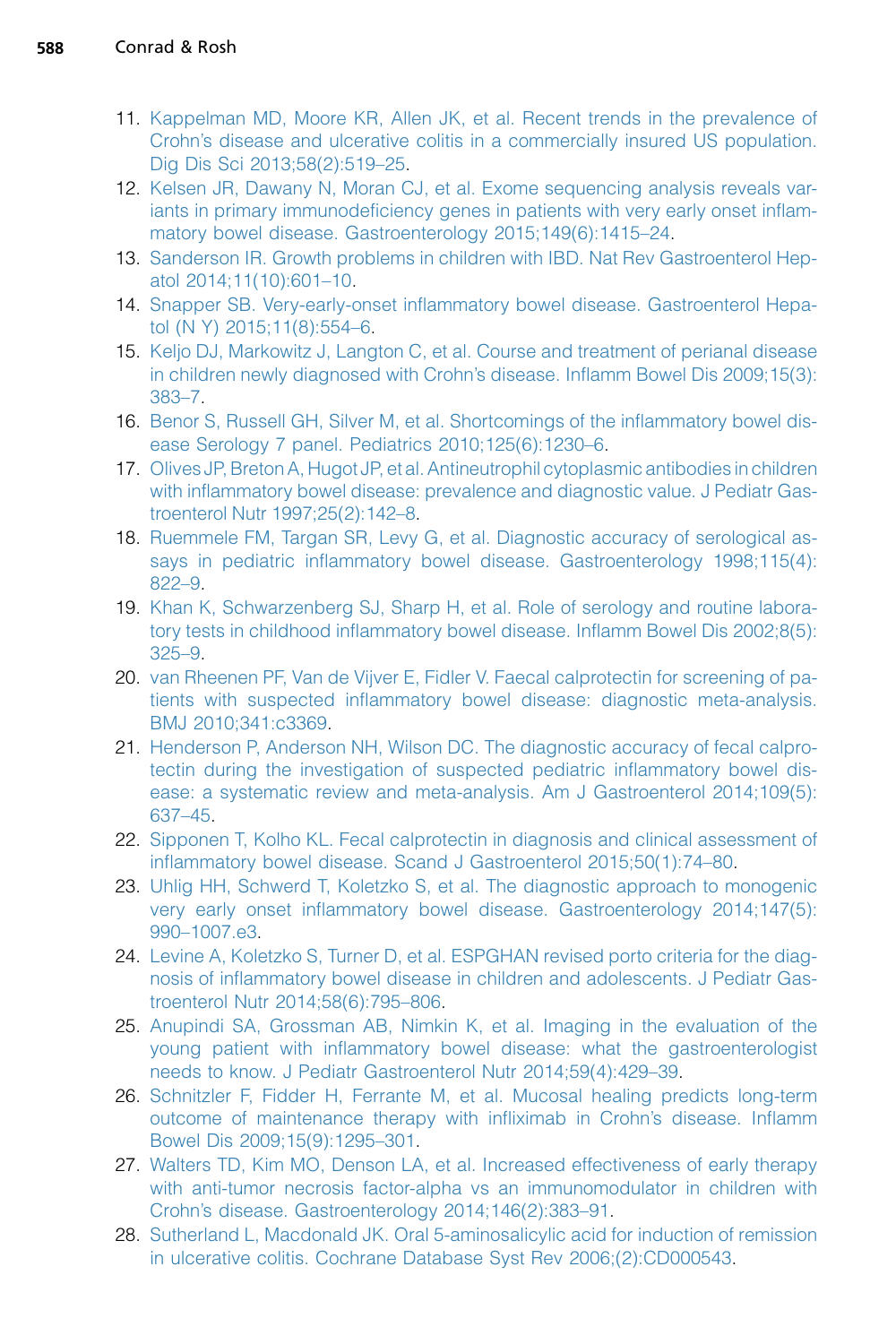- <span id="page-12-0"></span>29. [Sutherland L, Macdonald JK. Oral 5-aminosalicylic acid for maintenance of](http://refhub.elsevier.com/S0031-3955(17)30005-6/sref29) [remission in ulcerative colitis. Cochrane Database Syst Rev 2006;\(2\):CD000544](http://refhub.elsevier.com/S0031-3955(17)30005-6/sref29).
- 30. [Sandborn WJ. Oral 5-ASA therapy in ulcerative colitis: what are the implications](http://refhub.elsevier.com/S0031-3955(17)30005-6/sref30) [of the new formulations? J Clin Gastroenterol 2008;42\(4\):338–44.](http://refhub.elsevier.com/S0031-3955(17)30005-6/sref30)
- 31. [Zeisler B, Lerer T, Markowitz J, et al. Outcome following aminosalicylate therapy](http://refhub.elsevier.com/S0031-3955(17)30005-6/sref31) [in children newly diagnosed as having ulcerative colitis. J Pediatr Gastroenterol](http://refhub.elsevier.com/S0031-3955(17)30005-6/sref31) [Nutr 2013;56\(1\):12–8.](http://refhub.elsevier.com/S0031-3955(17)30005-6/sref31)
- 32. [Wang SL, Wang ZR, Yang CQ. Meta-analysis of broad-spectrum antibiotic ther](http://refhub.elsevier.com/S0031-3955(17)30005-6/sref32)[apy in patients with active inflammatory bowel disease. Exp Ther Med 2012;](http://refhub.elsevier.com/S0031-3955(17)30005-6/sref32) [4\(6\):1051–6](http://refhub.elsevier.com/S0031-3955(17)30005-6/sref32).
- 33. [Scott FI, Osterman MT. Medical management of crohn disease. Clin Colon Rectal](http://refhub.elsevier.com/S0031-3955(17)30005-6/sref33) [Surg 2013;26\(2\):67–74.](http://refhub.elsevier.com/S0031-3955(17)30005-6/sref33)
- 34. [Prantera C, Lochs H, Grimaldi M, et al. Rifaximin-extended intestinal release in](http://refhub.elsevier.com/S0031-3955(17)30005-6/sref34)[duces remission in patients with moderately active Crohn's disease. Gastroenter](http://refhub.elsevier.com/S0031-3955(17)30005-6/sref34)[ology 2012;142\(3\):473–81.e4.](http://refhub.elsevier.com/S0031-3955(17)30005-6/sref34)
- 35. [Su JW, Ma JJ, Zhang HJ. Use of antibiotics in patients with Crohn's disease: a](http://refhub.elsevier.com/S0031-3955(17)30005-6/sref35) [systematic review and meta-analysis. J Dig Dis 2015;16\(2\):58–66](http://refhub.elsevier.com/S0031-3955(17)30005-6/sref35).
- 36. [Schwartz DA, Ghazi LJ, Regueiro M. Guidelines for medical treatment of Crohn's](http://refhub.elsevier.com/S0031-3955(17)30005-6/sref36) [perianal fistulas: critical evaluation of therapeutic trials. Inflamm Bowel Dis 2015;](http://refhub.elsevier.com/S0031-3955(17)30005-6/sref36) [21\(4\):737–52](http://refhub.elsevier.com/S0031-3955(17)30005-6/sref36).
- 37. [Levine A, Turner D. Combined azithromycin and metronidazole therapy is effec](http://refhub.elsevier.com/S0031-3955(17)30005-6/sref37)[tive in inducing remission in pediatric Crohn's disease. J Crohns Colitis 2011;5\(3\):](http://refhub.elsevier.com/S0031-3955(17)30005-6/sref37) [222–6](http://refhub.elsevier.com/S0031-3955(17)30005-6/sref37).
- 38. [Turner D, Levine A, Kolho KL, et al. Combination of oral antibiotics may be effec](http://refhub.elsevier.com/S0031-3955(17)30005-6/sref38)[tive in severe pediatric ulcerative colitis: a preliminary report. J Crohns Colitis](http://refhub.elsevier.com/S0031-3955(17)30005-6/sref38) [2014;8\(11\):1464–70.](http://refhub.elsevier.com/S0031-3955(17)30005-6/sref38)
- 39. [Margolis DJ, Fanelli M, Hoffstad O, et al. Potential association between the oral](http://refhub.elsevier.com/S0031-3955(17)30005-6/sref39) [tetracycline class of antimicrobials used to treat acne and inflammatory bowel](http://refhub.elsevier.com/S0031-3955(17)30005-6/sref39) [disease. Am J Gastroenterol 2010;105\(12\):2610–6](http://refhub.elsevier.com/S0031-3955(17)30005-6/sref39).
- 40. [Lewis JD, Chen EZ, Baldassano RN, et al. Inflammation, antibiotics, and diet as](http://refhub.elsevier.com/S0031-3955(17)30005-6/sref40) [environmental stressors of the gut microbiome in pediatric Crohn's disease. Cell](http://refhub.elsevier.com/S0031-3955(17)30005-6/sref40) [Host Microbe 2015;18\(4\):489–500.](http://refhub.elsevier.com/S0031-3955(17)30005-6/sref40)
- 41. [Card T, Logan RF, Rodrigues LC, et al. Antibiotic use and the development of](http://refhub.elsevier.com/S0031-3955(17)30005-6/sref41) [Crohn's disease. Gut 2004;53\(2\):246–50.](http://refhub.elsevier.com/S0031-3955(17)30005-6/sref41)
- 42. [Shaw SY, Blanchard JF, Bernstein CN. Association between early childhood otitis](http://refhub.elsevier.com/S0031-3955(17)30005-6/sref42) [media and pediatric inflammatory bowel disease: an exploratory population](http://refhub.elsevier.com/S0031-3955(17)30005-6/sref42)[based analysis. J Pediatr 2013;162\(3\):510–4.](http://refhub.elsevier.com/S0031-3955(17)30005-6/sref42)
- 43. [Gupta K, Noble A, Kachelries KE, et al. A novel enteral nutrition protocol for the](http://refhub.elsevier.com/S0031-3955(17)30005-6/sref43) [treatment of pediatric Crohn's disease. Inflamm Bowel Dis 2013;19\(7\):1374–8.](http://refhub.elsevier.com/S0031-3955(17)30005-6/sref43)
- 44. [Lee D, Baldassano RN, Otley AR, et al. Comparative effectiveness of nutritional](http://refhub.elsevier.com/S0031-3955(17)30005-6/sref44) [and biological therapy in North American children with active Crohn's disease. In](http://refhub.elsevier.com/S0031-3955(17)30005-6/sref44)[flamm Bowel Dis 2015;21\(8\):1786–93](http://refhub.elsevier.com/S0031-3955(17)30005-6/sref44).
- 45. [Markowitz J, Grancher K, Kohn N, et al. A multicenter trial of 6-mercaptopurine](http://refhub.elsevier.com/S0031-3955(17)30005-6/sref45) [and prednisone in children with newly diagnosed Crohn's disease. Gastroenter](http://refhub.elsevier.com/S0031-3955(17)30005-6/sref45)[ology 2000;119\(4\):895–902](http://refhub.elsevier.com/S0031-3955(17)30005-6/sref45).
- 46. [Turner D, Grossman AB, Rosh J, et al. Methotrexate following unsuccessful thio](http://refhub.elsevier.com/S0031-3955(17)30005-6/sref46)[purine therapy in pediatric Crohn's disease. Am J Gastroenterol 2007;102\(12\):](http://refhub.elsevier.com/S0031-3955(17)30005-6/sref46) [2804–12 \[quiz: 2803–13\]](http://refhub.elsevier.com/S0031-3955(17)30005-6/sref46).
- 47. [Sunseri W, Hyams JS, Lerer T, et al. Retrospective cohort study of methotrexate](http://refhub.elsevier.com/S0031-3955(17)30005-6/sref47) [use in the treatment of pediatric Crohn's disease. Inflamm Bowel Dis 2014;20\(8\):](http://refhub.elsevier.com/S0031-3955(17)30005-6/sref47) [1341–5.](http://refhub.elsevier.com/S0031-3955(17)30005-6/sref47)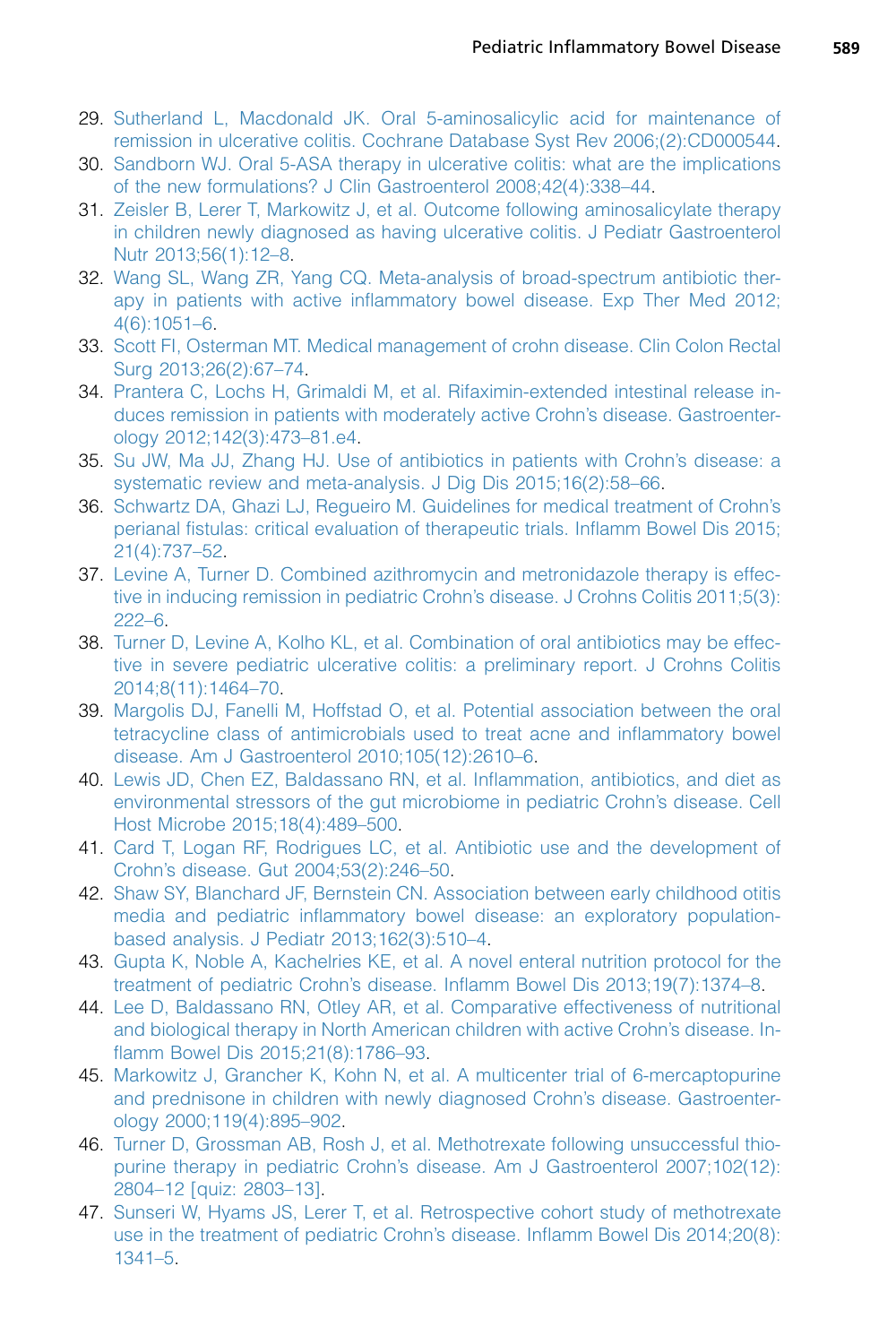- <span id="page-13-0"></span>48. [Levine A, Weizman Z, Broide E, et al. A comparison of budesonide and predni](http://refhub.elsevier.com/S0031-3955(17)30005-6/sref48)[sone for the treatment of active pediatric Crohn disease. J Pediatr Gastroenterol](http://refhub.elsevier.com/S0031-3955(17)30005-6/sref48) [Nutr 2003;36\(2\):248–52](http://refhub.elsevier.com/S0031-3955(17)30005-6/sref48).
- 49. [Ford AC, Bernstein CN, Khan KJ, et al. Glucocorticosteroid therapy in inflamma](http://refhub.elsevier.com/S0031-3955(17)30005-6/sref49)[tory bowel disease: systematic review and meta-analysis. Am J Gastroenterol](http://refhub.elsevier.com/S0031-3955(17)30005-6/sref49) [2011;106\(4\):590–9 \[quiz: 600\]](http://refhub.elsevier.com/S0031-3955(17)30005-6/sref49).
- 50. [Simms L, Steinhart AH. Budesonide for maintenance of remission in Crohn's dis](http://refhub.elsevier.com/S0031-3955(17)30005-6/sref50)[ease. Cochrane Database Syst Rev 2001;\(1\):CD002913.](http://refhub.elsevier.com/S0031-3955(17)30005-6/sref50)
- 51. [Targan SR, Hanauer SB, van Deventer SJ, et al. A short-term study of chimeric](http://refhub.elsevier.com/S0031-3955(17)30005-6/sref51) [monoclonal antibody cA2 to tumor necrosis factor alpha for Crohn's disease.](http://refhub.elsevier.com/S0031-3955(17)30005-6/sref51) [Crohn's disease cA2 study group. N Engl J Med 1997;337\(15\):1029–35](http://refhub.elsevier.com/S0031-3955(17)30005-6/sref51).
- 52. [Hyams J, Damaraju L, Blank M, et al. Induction and maintenance therapy with in](http://refhub.elsevier.com/S0031-3955(17)30005-6/sref52)[fliximab for children with moderate to severe ulcerative colitis. Clin Gastroenterol](http://refhub.elsevier.com/S0031-3955(17)30005-6/sref52) [Hepatol 2012;10\(4\):391–9.e1.](http://refhub.elsevier.com/S0031-3955(17)30005-6/sref52)
- 53. [Hyams J, Walters TD, Crandall W, et al. Safety and efficacy of maintenance inflix](http://refhub.elsevier.com/S0031-3955(17)30005-6/sref53)[imab therapy for moderate-to-severe Crohn's disease in children: REACH open](http://refhub.elsevier.com/S0031-3955(17)30005-6/sref53)[label extension. Curr Med Res Opin 2011;27\(3\):651–62](http://refhub.elsevier.com/S0031-3955(17)30005-6/sref53).
- 54. [Rosh JR, Lerer T, Markowitz J, et al. Retrospective evaluation of the safety and](http://refhub.elsevier.com/S0031-3955(17)30005-6/sref54) [effect of adalimumab therapy \(RESEAT\) in pediatric Crohn's disease. Am J Gas](http://refhub.elsevier.com/S0031-3955(17)30005-6/sref54)[troenterol 2009;104\(12\):3042–9.](http://refhub.elsevier.com/S0031-3955(17)30005-6/sref54)
- 55. [Hyams JS, Griffiths A, Markowitz J, et al. Safety and efficacy of adalimumab for](http://refhub.elsevier.com/S0031-3955(17)30005-6/sref55) [moderate to severe Crohn's disease in children. Gastroenterology 2012;143\(2\):](http://refhub.elsevier.com/S0031-3955(17)30005-6/sref55) [365–74.e2](http://refhub.elsevier.com/S0031-3955(17)30005-6/sref55).
- 56. [Walters TD, Gilman AR, Griffiths AM. Linear growth improves during infliximab](http://refhub.elsevier.com/S0031-3955(17)30005-6/sref56) [therapy in children with chronically active severe Crohn's disease. Inflamm Bowel](http://refhub.elsevier.com/S0031-3955(17)30005-6/sref56) [Dis 2007;13\(4\):424–30](http://refhub.elsevier.com/S0031-3955(17)30005-6/sref56).
- 57. [Singh N, Rabizadeh S, Jossen J, et al. Multi-center experience of vedolizumab](http://refhub.elsevier.com/S0031-3955(17)30005-6/sref57) [effectiveness in pediatric inflammatory bowel disease. Inflamm Bowel Dis 2016;](http://refhub.elsevier.com/S0031-3955(17)30005-6/sref57) [22\(9\):2121–6.](http://refhub.elsevier.com/S0031-3955(17)30005-6/sref57)
- 58. [Conrad MA, Stein RE, Maxwell EC, et al. vedolizumab therapy in severe pediatric](http://refhub.elsevier.com/S0031-3955(17)30005-6/sref58) [inflammatory bowel disease. Inflamm Bowel Dis 2016;22\(10\):2425–31.](http://refhub.elsevier.com/S0031-3955(17)30005-6/sref58)
- 59. [Maser EA, Villela R, Silverberg MS, et al. Association of trough serum infliximab to](http://refhub.elsevier.com/S0031-3955(17)30005-6/sref59) [clinical outcome after scheduled maintenance treatment for Crohn's disease. Clin](http://refhub.elsevier.com/S0031-3955(17)30005-6/sref59) [Gastroenterol Hepatol 2006;4\(10\):1248–54](http://refhub.elsevier.com/S0031-3955(17)30005-6/sref59).
- 60. [Seow CH, Newman A, Irwin SP, et al. Trough serum infliximab: a predictive factor](http://refhub.elsevier.com/S0031-3955(17)30005-6/sref60) [of clinical outcome for infliximab treatment in acute ulcerative colitis. Gut 2010;](http://refhub.elsevier.com/S0031-3955(17)30005-6/sref60) [59\(1\):49–54.](http://refhub.elsevier.com/S0031-3955(17)30005-6/sref60)
- 61. [Adedokun OJ, Sandborn WJ, Feagan BG, et al. Association between serum con](http://refhub.elsevier.com/S0031-3955(17)30005-6/sref61)[centration of infliximab and efficacy in adult patients with ulcerative colitis.](http://refhub.elsevier.com/S0031-3955(17)30005-6/sref61) [Gastroenterology 2014;147\(6\):1296–307.e5](http://refhub.elsevier.com/S0031-3955(17)30005-6/sref61).
- 62. [Vande Casteele N, Khanna R, Levesque BG, et al. The relationship between in](http://refhub.elsevier.com/S0031-3955(17)30005-6/sref62)[fliximab concentrations, antibodies to infliximab and disease activity in Crohn's](http://refhub.elsevier.com/S0031-3955(17)30005-6/sref62) [disease. Gut 2015;64\(10\):1539–45](http://refhub.elsevier.com/S0031-3955(17)30005-6/sref62).
- 63. [Baillie CT, Smith JA. Surgical strategies in paediatric inflammatory bowel disease.](http://refhub.elsevier.com/S0031-3955(17)30005-6/sref63) [World J Gastroenterol 2015;21\(20\):6101–16.](http://refhub.elsevier.com/S0031-3955(17)30005-6/sref63)
- 64. [Long MD, Crandall WV, Leibowitz IH, et al. Prevalence and epidemiology of over](http://refhub.elsevier.com/S0031-3955(17)30005-6/sref64)[weight and obesity in children with inflammatory bowel disease. Inflamm Bowel](http://refhub.elsevier.com/S0031-3955(17)30005-6/sref64) [Dis 2011;17\(10\):2162–8](http://refhub.elsevier.com/S0031-3955(17)30005-6/sref64).
- 65. [Kugathasan S, Nebel J, Skelton JA, et al. Body mass index in children with newly](http://refhub.elsevier.com/S0031-3955(17)30005-6/sref65) [diagnosed inflammatory bowel disease: observations from two multicenter North](http://refhub.elsevier.com/S0031-3955(17)30005-6/sref65) [American inception cohorts. J Pediatr 2007;151\(5\):523–7](http://refhub.elsevier.com/S0031-3955(17)30005-6/sref65).